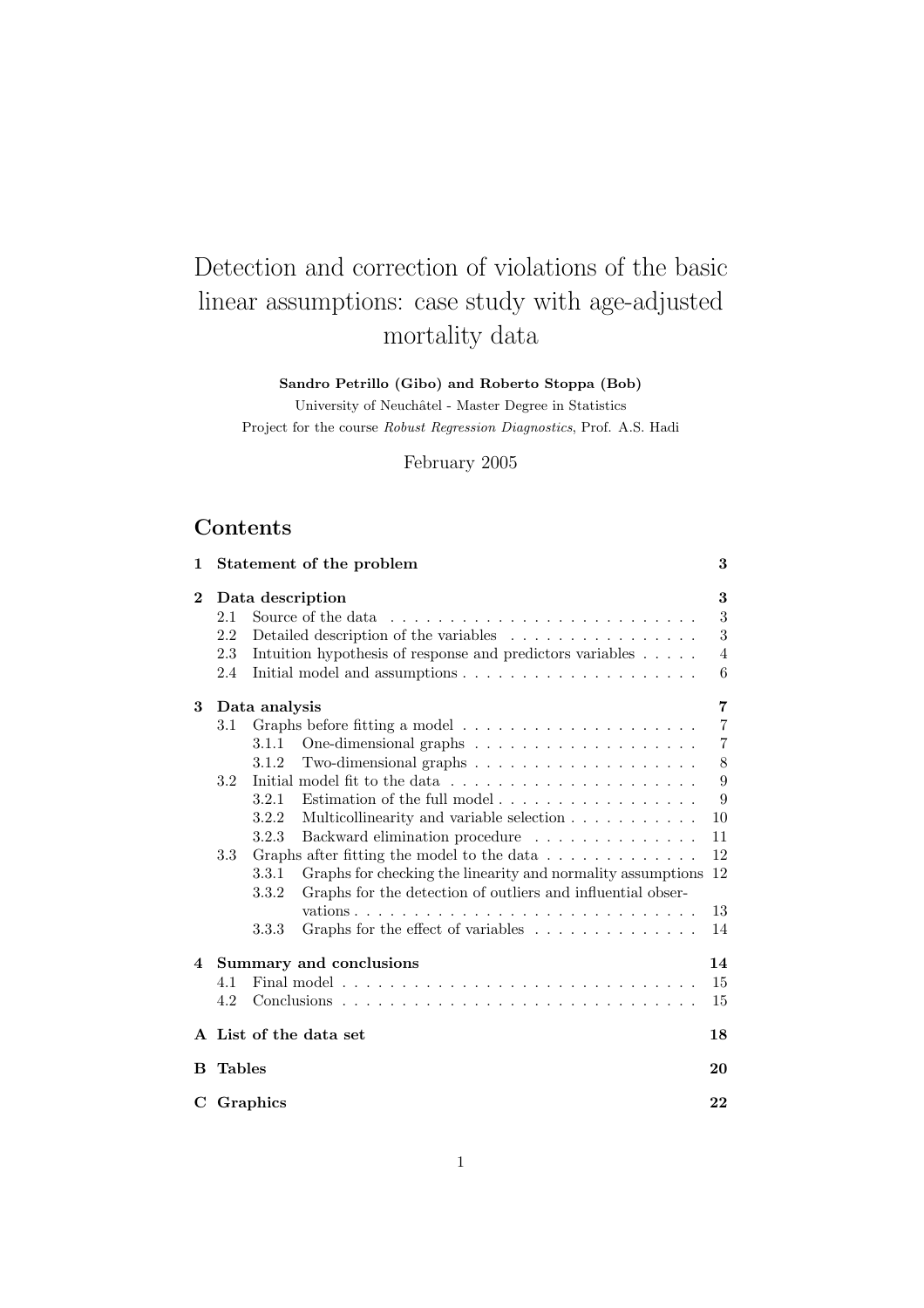# List of Tables

| -1    | Summary statistics of the variables $\ldots \ldots \ldots \ldots \ldots$ 8  |  |
|-------|-----------------------------------------------------------------------------|--|
| 2     |                                                                             |  |
| -3    |                                                                             |  |
| 4     | Steps of the backward elimination procedure $\dots \dots \dots \dots$ 11    |  |
| $5 -$ | Estimation of the final model without outliers $\dots \dots \dots \dots$ 15 |  |
| -6    |                                                                             |  |
| 7     | Results of omitting influential points in the reduced model $\dots$ 21      |  |
| -8    | Results of omitting outliers in the Y-direction in the reduced model 21     |  |

# List of Figures

| 1  | Histograms of all the variables $\ldots \ldots \ldots \ldots \ldots$            | 7  |
|----|---------------------------------------------------------------------------------|----|
| 2  | Histograms of logarithmic transformation of HCPot, NOxPot and                   |    |
|    |                                                                                 | 8  |
| 3  | Pairwise scatterplots of Mortality, log(HCPot), log(NOxPot) and                 |    |
|    |                                                                                 | 9  |
| 4  | Boxplots of all the variables $\dots \dots \dots \dots \dots \dots \dots \dots$ | 22 |
| 5  | Normal probability plot of reduced model's residuals $\dots \dots$              | 22 |
| 6  | Added variable plots before the backward elimination procedure                  | 23 |
| 7  | Pairwise scatter plots of all variables $\ldots \ldots \ldots \ldots \ldots$    | 24 |
| 8  | Scatter plots of the standardized residuals vs. each of the predictor           | 25 |
| 9  | Scatter plot of the standardized residuals vs. the fitted values                | 26 |
| 10 | Index plot of the the leverage values $p_{ii}$ (reduced model)                  | 26 |
| 11 | Index plot of the Cook's distance and the Hadi's Influence Mea-                 |    |
|    |                                                                                 | 27 |
| 12 | Potential-Residual plot (reduced model)                                         | 27 |
| 13 | Added variable plot for the reduced model                                       | 28 |
| 14 | Normal probability plot for the final model $\ldots \ldots \ldots$              | 29 |
| 15 | Scatter plot of the standardized residuals vs. the fitted values                |    |
|    |                                                                                 | 29 |
| 16 | Scatter plots of the standardized residuals vs. each predictor                  |    |
|    |                                                                                 | 30 |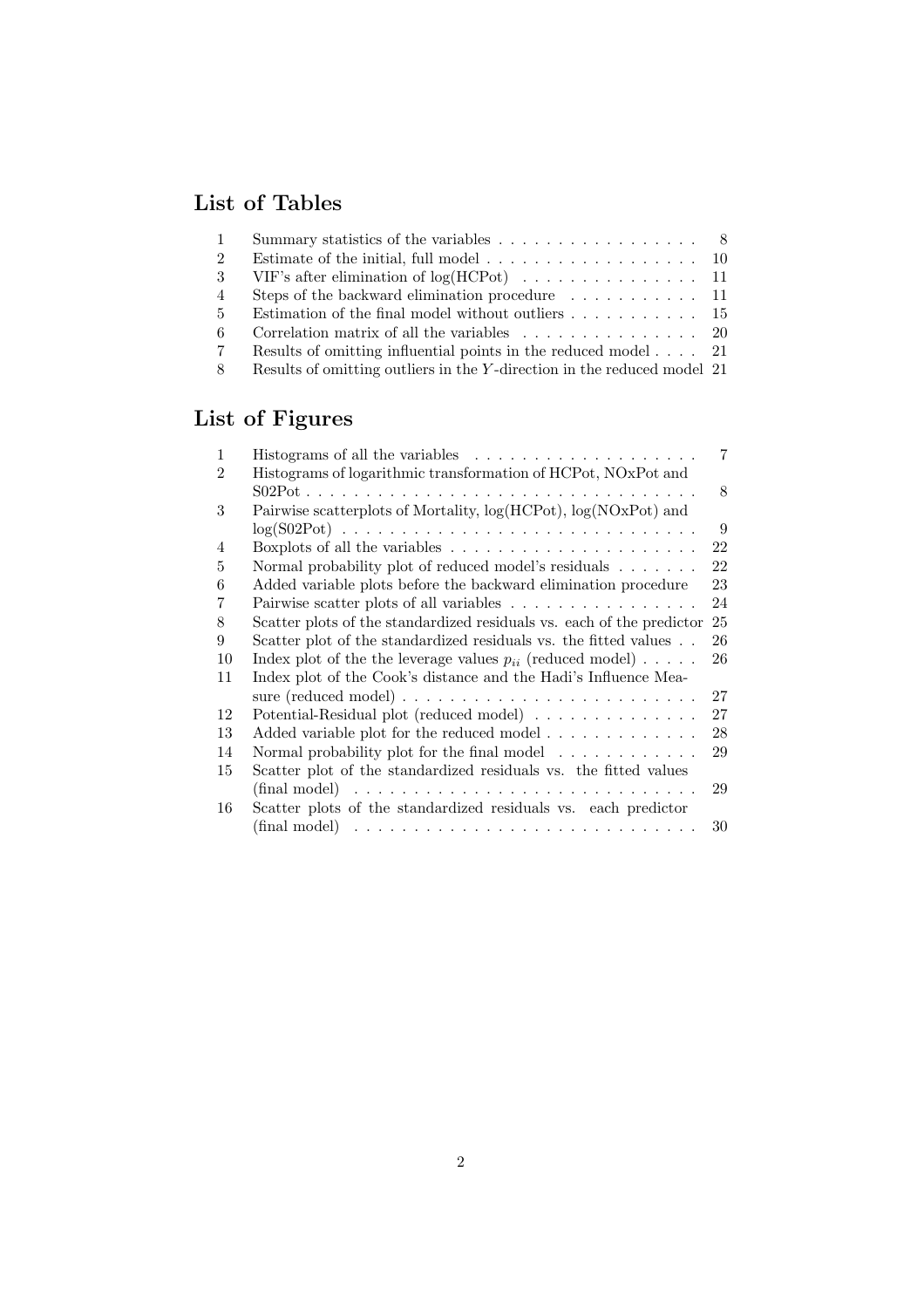### 1 Statement of the problem

Air pollution in cities has been linked to increased rates of mortality in developed and developing countries. Although these findings have helped lead to a tightening of air-quality standards, their validity with respect to public health has been questioned.

In order to analyze the relation between air pollution and mortality, this work takes data collected on U.S. Standard Metropolitan Statistical Areas in 1980. The aim is to analyze mortality rates in U.S. Standard Metropolitan Statistical Areas (cross-section analysis) using some components of air pollution (3 different air pollutants), climate and socio-economic characteristics of the cities' population.

The aim is to find out which variable is likely to influence the mortality and in which way. One side of the analysis is to fit a multiple linear regression model that describes the relationship among variables using a regression diagnostics procedure. The distribution theory , confidence intervals, and tests of hypotheses in order to fit a regression model are valid and have meaning only if the standard regression assumptions are satisfied. Moreover we would like to ensure that the fit is not overly determined by one or few observations. When these assumptions are violated the results do not hold and an application of them may lead to serious errors (S. Chatterjee, A. S. Hadi, B. Price 2000, p. 85 [2]). The focus of this article is to detect and correct violations (if any) of the basic linear assumptions.

# 2 Data description

#### 2.1 Source of the data

A cross-section data set of 60 U.S. Standard Metropolitan Statistical Areas (SMSA's) was collected by researchers at General Motors in a study of whether air pollution contributes to mortality. The dependent variable for analysis is age adjusted mortality (called "Mortality"). The data include variables measuring demographic characteristics of the cities, variables measuring climate characteristics, and variables recording the pollution potential of three different air pollutants. Data refers to year 1980.

The dataset has been downloaded from url http://lib.stat.cmu.edu/DASL/ Datafiles/SMSA.html.

One of the observations had to be deleted because there were missing values for two variables<sup>1</sup>. Final dataset represents therefore observations of 59 SMSA's.

### 2.2 Detailed description of the variables

The dependent variable (response variable) express the total age adjusted mortality, that is, the number of deaths from all causes per 100'000 people per year in each of the 59 cities (SMSA's).

<sup>1</sup>Deleted observation is referred to the city of Fort Worth, TX.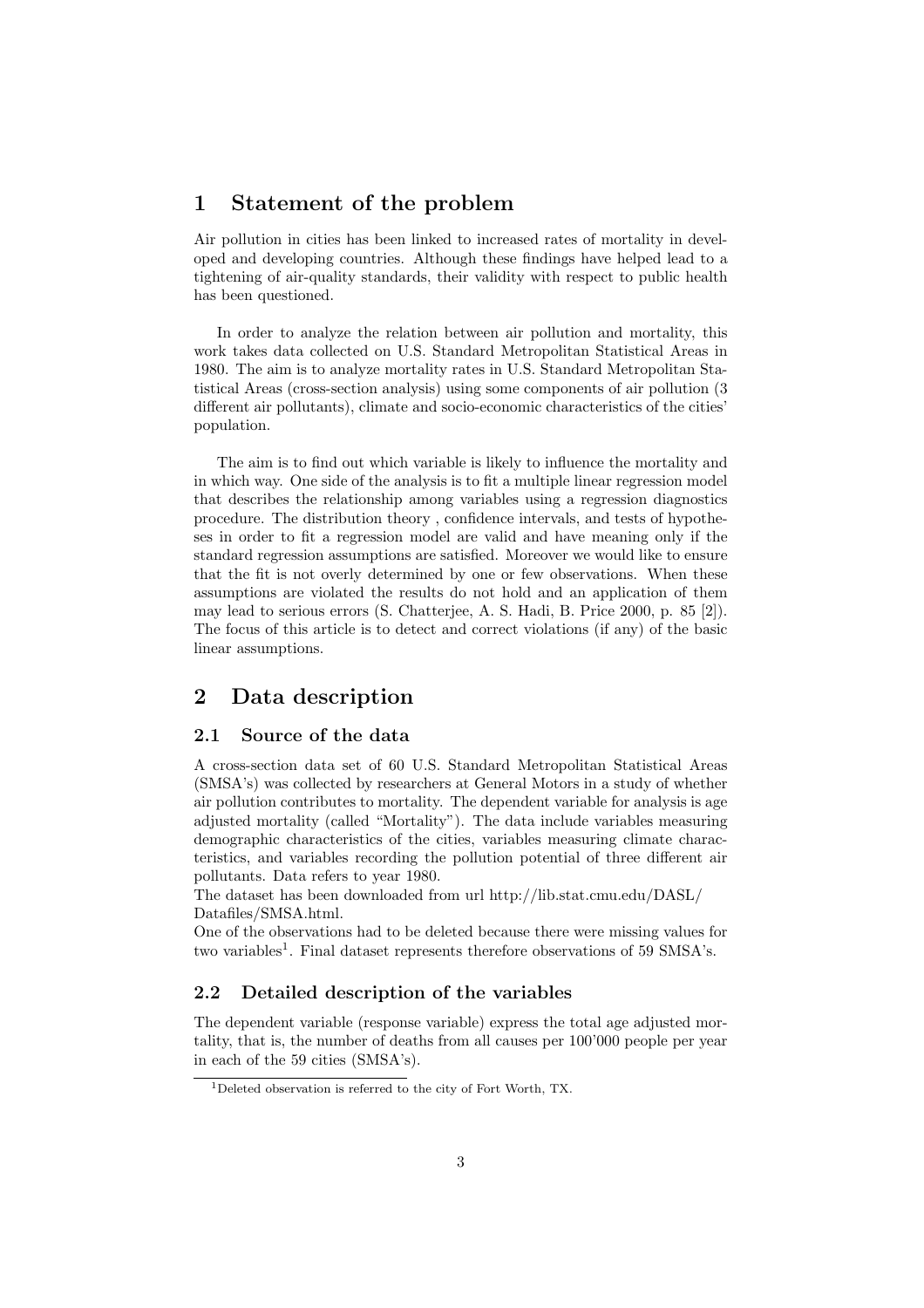The independent variables (explanatory variables or predictors) are characterized by three groups of features: socio-economics, climate and air pollution variables.

- Socio-economics variables:
	- Education: Median education (in years per person)
	- PopDensity: Population density (people per square mile)
	- Income: Median income (in US dollars per year)
- Climate variables:
	- JanTemp: Mean January temperature (degrees Farenheit)
	- JulyTemp: Mean July temperature (degrees Farenheit)
	- RelHum: Relative Humidity
	- Rain: Annual rainfall (inches)
- Air pollution variables:
	- HCPot: Hydrocarbon pollution potential
	- NOxPot: Nitrous Oxide pollution potential
	- SO2Pot: Sulfur Dioxide pollution potential

### 2.3 Intuition hypothesis of response and predictors variables

Before performing any analysis, we develop a reasoning about the effects of each explanatory variable on the response variable.

- Socio-economics variables:
	- Education: for this variable we expect a negative relationship with mortality because we think that people with more education may be more informated about health's risks;
	- PopDensity: we think that in areas with high density people may be more stressed and this may have a negative influence on the quality of the life. Therefore we expect a positive relationship between population density and mortality;
	- Income: people with high income have more possibilities to take care on health. For example rich people could afford more wellness care, etc. For this reasons, we expect a negative relationship between income and mortality.
- Climate variables: all climate and weather variables have some influence on human health. The effect may be either directly on the human body or indirectly through effects on disease-causing organisms or their vectors. Although the effects of variation of only one weather element may be examined in a particular study, that element does not act independently of other elements, for example, changes in humidity modify the effects of temperature.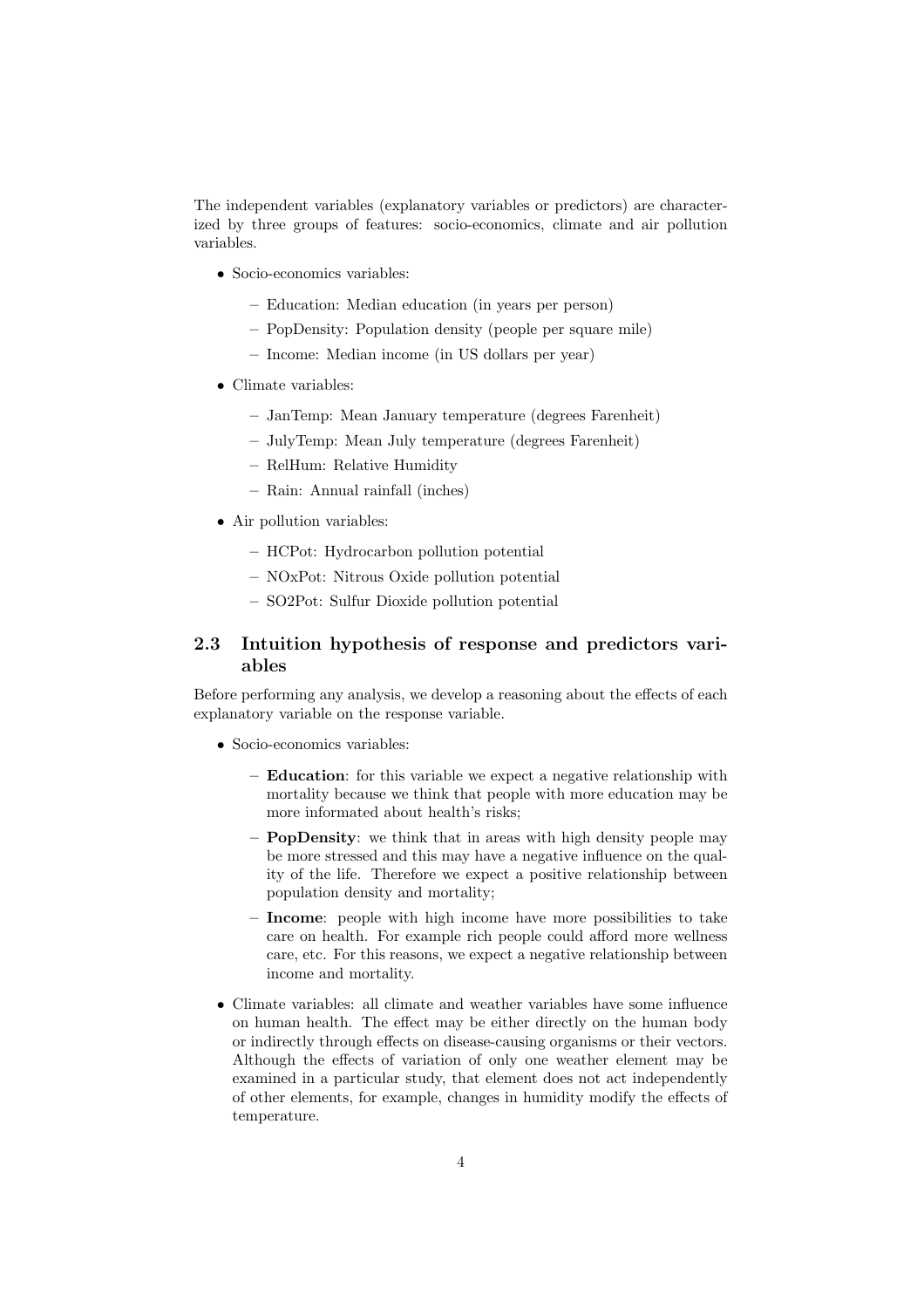- JanTemp: the proportion of annual deaths occurring in January would be expected to decline in a warmer climate and increase in a cold climate that's means a negative relationship with the response variable;
- $-$  **JulyTemp**: heat waves<sup>2</sup> are supposed to have a positive influence on mortality. High temperatures can cause great discomfort to people like brain dysfunction (e.g. a stroke or convulsions), hot and dry skin, and a body-core temperature above  $40^{\circ}$  C (104 degrees Farenheit);
- RelHum: humidity has an important impact on mortality since it contributes to the body's ability to cool itself by evaporation of perspiration. It also has an important influence on morbidity in the winter because cold, dry air leads to excessive dehydratation of nasal passages and the upper respiratory tract and increased chance of microbial and viral infection (see for example Kalkstein L. S. and Valimont K. M. (1987) [7]);
- Rain: rainfalls can have positive or negative influence on mortality. The precipitation event itself might have an indirect impact, as the cooler temperatures coinciding with a summer rainfall provide relief from excessively warm weather. However, in certain specific cases, rainfall might induce increases in mortality. Some researchers found that fatal automobile accidents increased in frequency during very light rain episodes (less than .01 inch) and heavy rainfalls (greater than 0.1 inch per hour).
- Air pollution variables:
	- HCPot: eye and respiratory tract irritation, headaches, dizziness, visual disorders, and memory impairment are among the immediate symptoms that some people have experienced soon after exposure to some organics. Hydrocarbons come from motor vehicles (evaporation from gas tanks), industry, and from various household products. We expect HCPot to have a positive influence on mortality;
	- NOxPot: it comes from motor vehicles and industry (burning fossil fuels), can react with other gases in atmosphere to form nitric acid  $(HNO<sub>3</sub>)$  ("acid rain"). We expect a positive relation between NOxPot and mortality;
	- SO2Pot: exposure to sulfur dioxide can cause impairment of respiratory function, aggravation of existing respiratory disease (especially bronchitis), and a decrease in the ability of the lungs to clear foreign particles. Groups that appear most sensitive to the effects of sulfur dioxide include asthmatics and other individuals with hyperactive airways, and individuals with chronic obstructive lung or cardiovascular disease. Elderly people and children are also likely to be more sensitive to sulfur dioxide. We expect a positive influence of SO2Pot on mortality.

 $2A$  common definition of heat waves is a series of days with maxima over 35 $^{\circ}$  C (95 degrees Farenheit)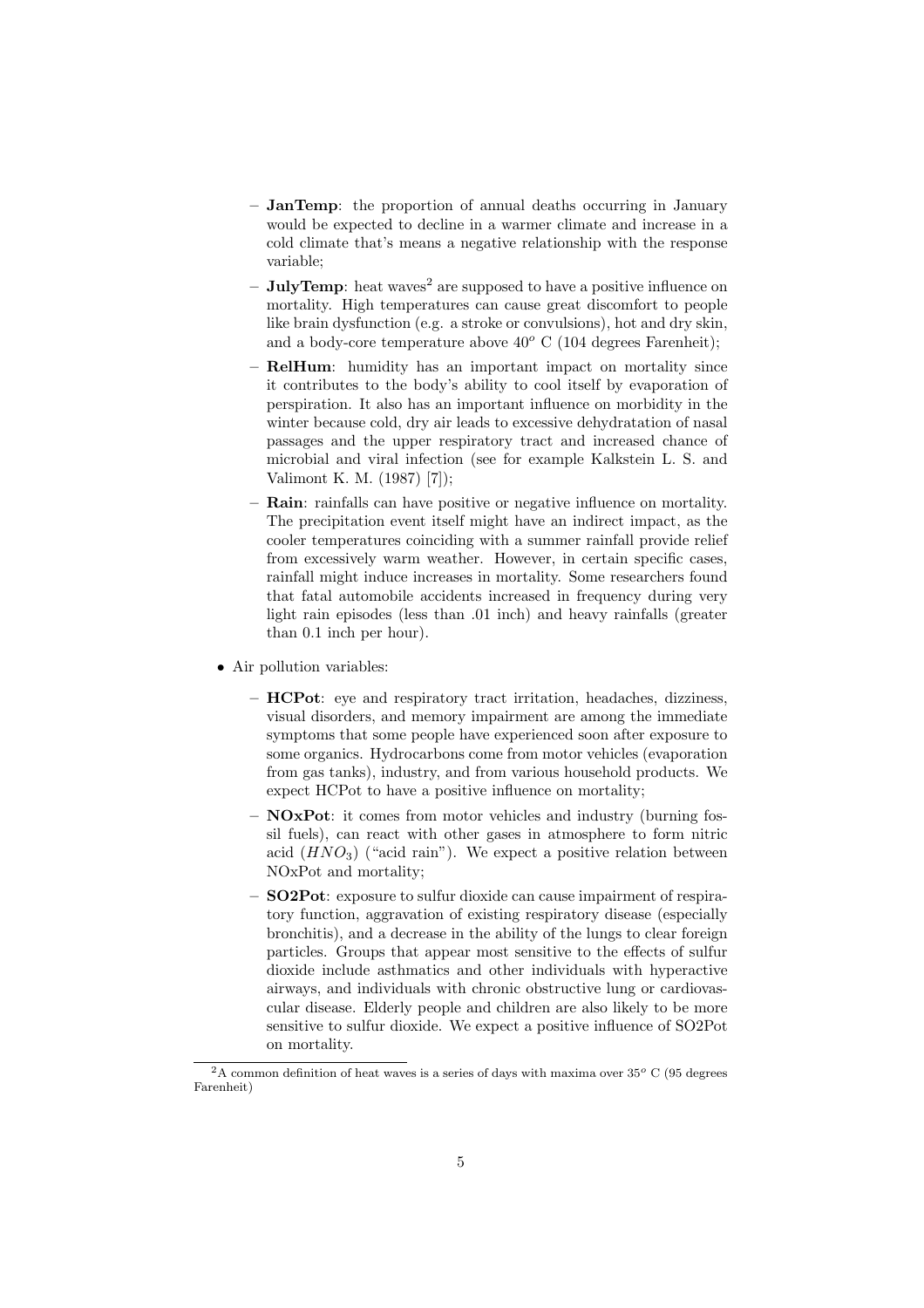#### 2.4 Initial model and assumptions

The initial model (multiple linear regression model) constists of a dependent variable  $(Y)$  and some independent variables  $(X_1, X_2, \ldots X_p)$ . One goal of the regression is to build a linear equation that allows us to describe, predict and control a dependent variable on the basis of one ore more predictor variables. Equation (1) describes the initial model:

Mortality = 
$$
\beta_0 + \beta_1 \text{Education} + \beta_2 \text{PopDensity} + \beta_3 \text{income} +
$$
  
+  $\beta_4 \text{JanTemp} + \beta_5 \text{JulyTemp} + \beta_6 \text{RelHum} + \beta_7 \text{Rain} +$   
+  $\beta_8 \text{HCPot} + \beta_9 \text{NOxPot} + \beta_{10} \text{S0xPot} + \varepsilon$  (1)

where  $\beta_0, \beta_1, \ldots, \beta_p$  are the parameters of the model and  $\varepsilon$  is a random disturbance or error. As already said the aim of this article is to detect and correct violations of the basic linear model assumptions. Estimation results of a regression model are valid only if the standard regression assumptions are satisfied. In other words the properties of least squares estimators and the statistical analysis are based on the following assumptions:

1. linearity: the model is linear in regression coefficients, that means a single observation can be written as

$$
y_i = \beta_0 + \beta_1 x_{i1} + \ldots + \beta_p x_{ip} + \varepsilon_i \qquad i = 1, 2, \ldots, n
$$

- 2. errors: the errors  $\varepsilon_1, \ldots, \varepsilon_n$  are assumed to be independently and identically distributed (iid) normal random variables each with mean zero and a constant variance  $\sigma^2$ ;
- 3. **predictor variables**: the predictor variables  $X_1, X_2, \ldots, X_p$  are nonrandom, measured without errors and are assumed to be linearly independent of each other;
- 4. about the observations: all observations are equally reliable and have equal influence in determining the least squares results and the conclusions drawn from the results.

Gross violations of the model assumptions can, however, seriously distort conclusions (S. Chatterjee, A. S. Hadi, B. Price 2000, p. 85 [2]).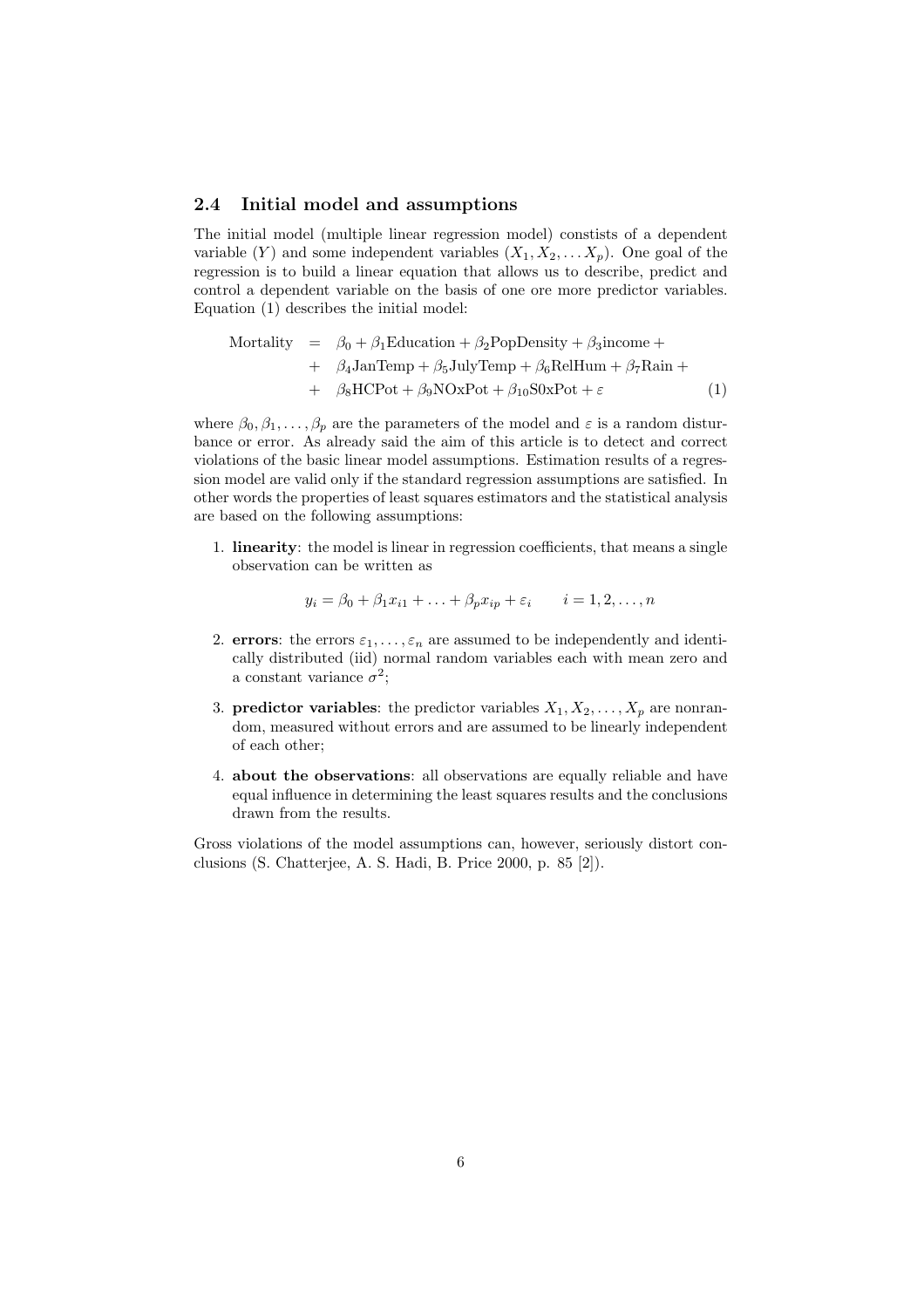## 3 Data analysis

#### 3.1 Graphs before fitting a model

#### 3.1.1 One-dimensional graphs

Data analysis usually begins with the examination of each variable in the study, in order to have a general idea about the distribution of each single variable. We use histograms and box plots to examine each variable. The purpose is to analyze if variables must be transformed, in order to reduce skewness and achieve symmetry. The first two rows of histograms in Figure 1 show distribution of



Figure 1: Histograms of all the variables

variables almost symmetric. However, in the last row of Figure 1 distributions of the three air pollution variables look very asymmetric and skewed to the right. This suggests that variable transformation is needed in order to satisfy the standard assumption about the errors made in regression analysis. Another graphical way to see variable's distribution is shown in Figure 4 in appendix C, where box plots are used.

Logarithmic transformation of data is particularly useful when the variable analyzed has a large standard deviation compared to its mean (S. Chatterjee, A. S. Hadi, B. Price 2000, p. 170 [2]). Table 1 indicates that HCPot, NOxPot and S02Pot have a large value of stdev/mean ratio, confirming again that variable transformation is needed. The logarithmic transformation of these three variables enables to reach a more symmetric distribution (see Figure 2) and to reduce stdev/mean ratio<sup>3</sup>, so that the magnitude of this ratio is now similar among all the variables.

<sup>3</sup>Stdev/mean ratio of the log-transformation of HCPot, NOxPot and S02Pot are 0.4030, 0.5078 and 0.4459 respectively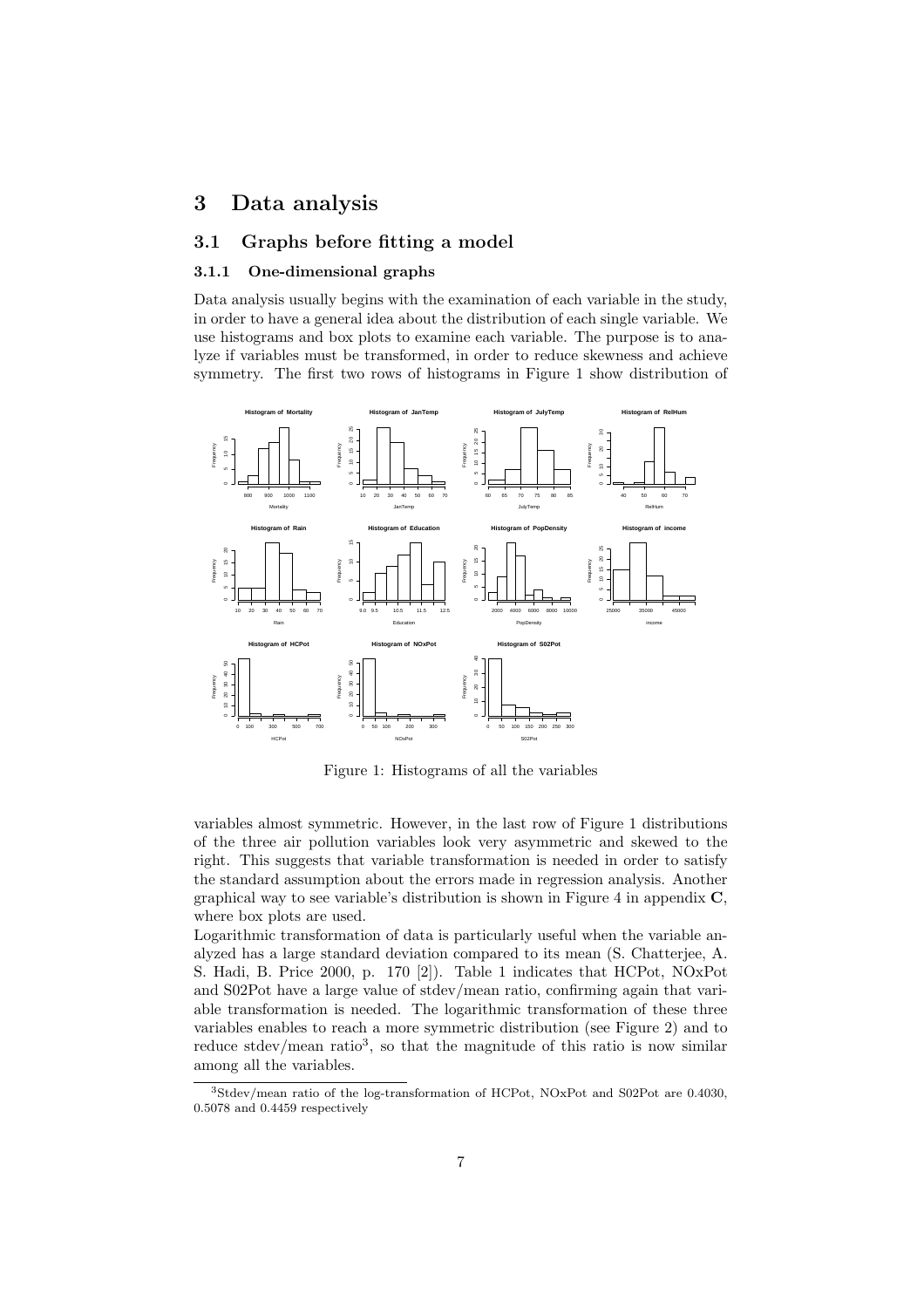|               | Stdev   | Mean     | Stdev/<br>Mean |
|---------------|---------|----------|----------------|
| Mortality     | 62.42   | 941.17   | 0.07           |
| JanTemp       | 10.15   | 33.80    | 0.30           |
| JulyTemp      | 4.60    | 74.41    | 0.06           |
| RelHum        | 5.38    | 57.75    | 0.09           |
| Rain          | 11.57   | 38.51    | 0.30           |
| Education     | 0.85    | 10.97    | 0.08           |
| PopDensity    | 1441.69 | 3910.49  | 0.37           |
| income        | 4473.10 | 33246.66 | 0.13           |
| <b>HCP</b> ot | 92.64   | 38.47    | 2.41           |
| NOxPot        | 46.67   | 22.97    | 2.03           |
| S02Pot        | 63.55   | 54.66    | 1.16           |

Table 1: Summary statistics of the variables



Figure 2: Histograms of logarithmic transformation of HCPot, NOxPot and S02Pot

#### 3.1.2 Two-dimensional graphs

The purpose of these pairwise scatterplots are to explore the relationships between each pair of variables.

In multiple regression, the scatterplots of  $Y$  versus each predictor variable may or may not show linear patterns. The absence of such a pattern does not imply that the linear model is incorrect. The pairwise scatterplot of the predictors should show no linear pattern because the predictors are assumed to be linearly independent (see assumption 3).

For reasons of clear graphical presentation, Figure 3 shows pairwise scatter plots of the Y and three predictor variables. A complete pairwise scatter plots is shown in appendix C, Figure 7. In addition to graphical analysis the relation of two variables can be checked with the correlation matrix (see Table 6 in appendix B).

The first row of Figure 3 indicates a presumed linear positive relation between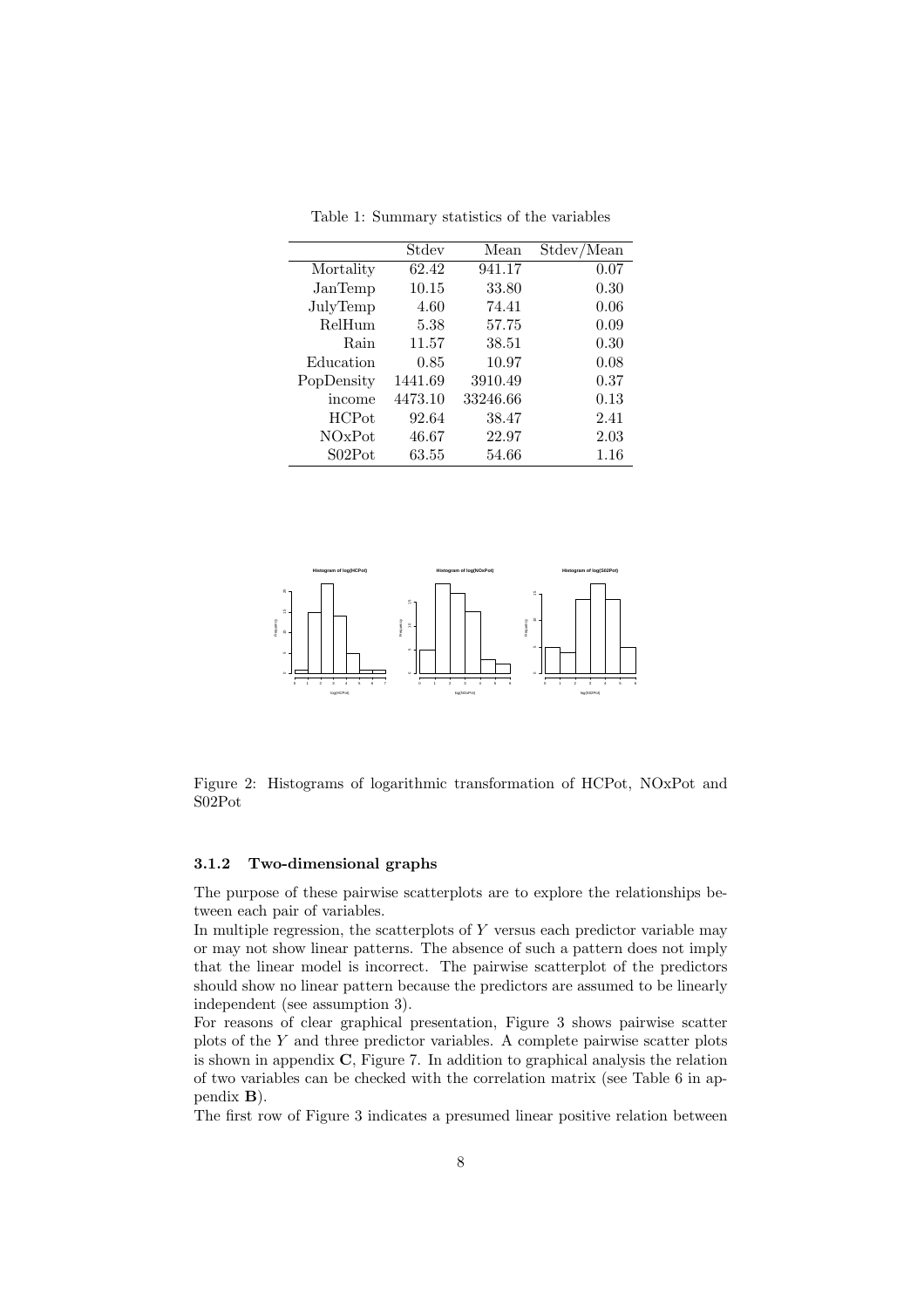Y (Mortality) and the three predictor variables, but as said before, this is not necessary in multiple linear regression. However, the most important information of these scatter plots are those between all the predictor variables (second trough tenth row of Figure 7 on page 24). Figure 3 is an extrapolation of Figure 7 and we can see a linear pattern between log(HCPot), log(NOxPot) and log(S02Pot). This seems to be a violation of the independence assumption due to collinearity problem. Even if the correlation matrix and pairwise scatter plots confirm a strong linear relationship among these three variables, it doesn't mean that multicollinearity problems will surely arise (see section 3.2.2 for multicollinearity check).



Figure 3: Pairwise scatterplots of Mortality, log(HCPot), log(NOxPot) and log(S02Pot)

#### 3.2 Initial model fit to the data

#### 3.2.1 Estimation of the full model

After the explorative analysis developed in the preceding points, we begin to estimate the initial model with all variables and a logarithmic transformation of three predictor variables suggested by the skewness and asymmetry of their distributions. The initial, full model, is described by the following equation:

Mortality = 
$$
\beta_0 + \beta_1 \text{JanTemp} + \beta_2 \text{JulyTemp} + \beta_3 \text{RelHum} +
$$
  
+  $\beta_4 \text{Rain} + \beta_5 \text{Education} + \beta_6 \text{PopDensity} + \beta_7 \text{income} +$   
+  $\beta_8 \log(\text{HCPot}) + \beta_9 \log(\text{NoxPot}) + \beta_{10} \log(\text{SoxPot}) + \varepsilon$  (2)

The signs of the estimated coefficients (see Table 2) of each variable are consistent with our expectations except for two of them: population density (Pop-Density) and hydrocarbon pollution potential (log(HCPot)). Even though we got these results, the model with all the variables seems to emphasize some problems. More precisely, the model indicates that only two predictor variables have significant coefficients ( $p$ -value  $\langle 0.05 \rangle$ ). Since the set of variables to include in the model has not yet been decided, we have to develop a variable-selection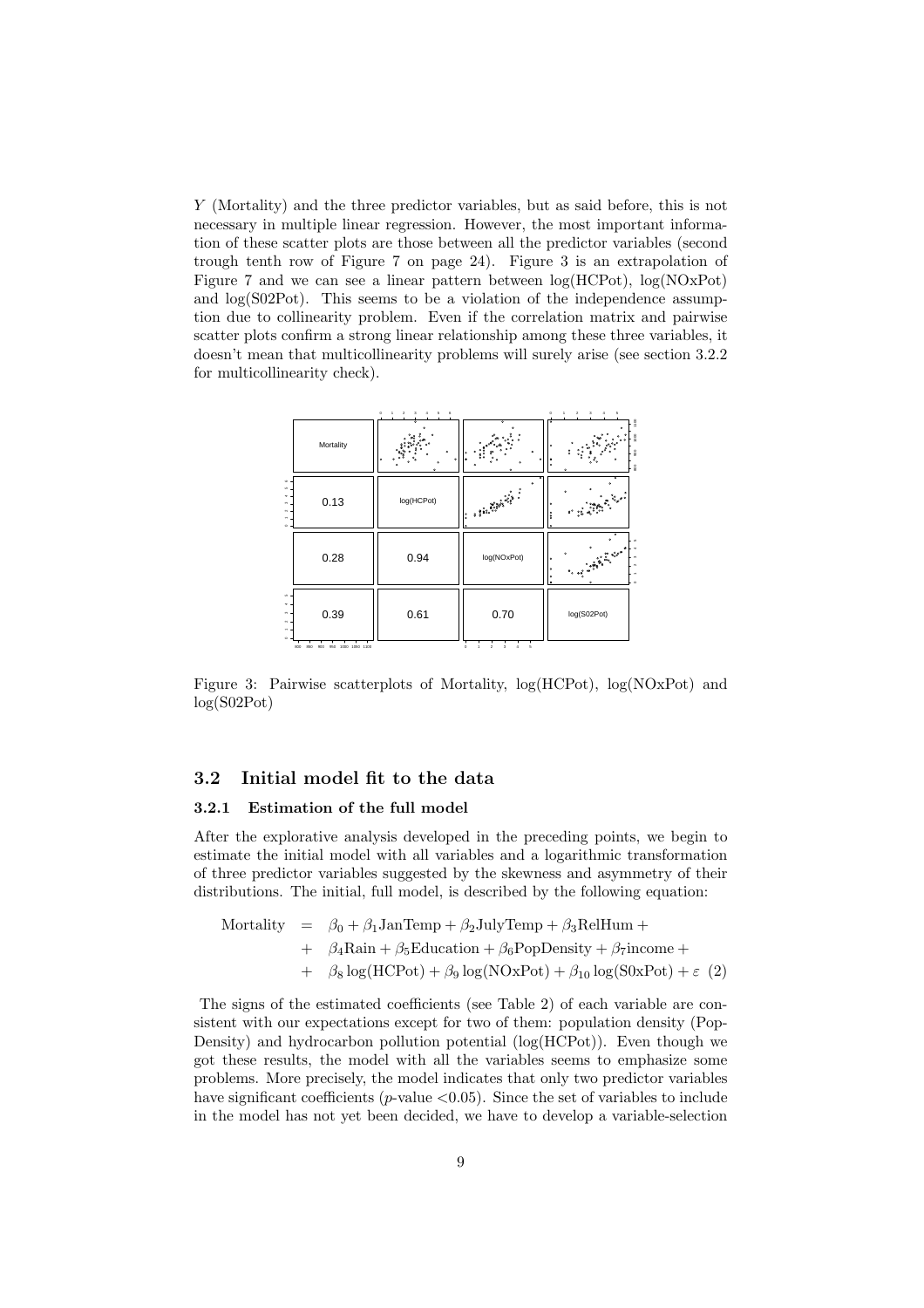|              | Estimate   | Std. Error | t value | Pr(<br> t | VIF   |
|--------------|------------|------------|---------|-----------|-------|
| (Intercept)  | 532.1539   | 227.0582   | 2.34    | 0.0233    |       |
| JanTemp      | $-1.2788$  | 0.8929     | $-1.43$ | 0.1586    | 2.43  |
| JulyTemp     | 5.2621     | 1.9685     | 2.67    | 0.0102    | 2.42  |
| RelHum       | 1.5530     | 1.3310     | 1.17    | 0.2491    | 1.52  |
| Rain         | 2.0788     | 0.7213     | 2.88    | 0.0059    | 2.06  |
| Education    | $-13.1533$ | 9.4379     | $-1.39$ | 0.1698    | 1.90  |
| PopDensity   | $-0.0021$  | 0.0047     | $-0.44$ | 0.6584    | 1.36  |
| income       | $-0.0010$  | 0.0016     | $-0.62$ | 0.5361    | 1.59  |
| log(HCPot)   | $-4.4789$  | 18.9542    | $-0.24$ | 0.8142    | 13.52 |
| log(NOxPot)  | 32.5840    | 17.7349    | 1.84    | 0.0724    | 13.12 |
| log(S02Pot)  | 4.2160     | 8.7052     | 0.48    | 0.6304    | 4.70  |
| Adj. $R^2$ : | 0.4961     |            |         |           |       |

Table 2: Estimate of the initial, full model

procedure in order to choose variables that will be included in the equation. Our method consists in detecting problems of collinearity, delete variables causing it (one at a time) until we obtain a set of variables without major problems of collinearity. After that, we apply a backward elimination procedure with the purpose to find out a good model (not the "best" model, but a "good" model).

#### 3.2.2 Multicollinearity and variable selection

The variance inflation factor<sup>4</sup> (VIF) is an indicator that measures linear relationship between the predictor variables. A value of VIF equal to 1 means a complete absence of linear relationship between a predictor variable and all the others. Values of variance inflation factors greater than 10 is often taken as a signal that the data have collinearity problems (S. Chatterjee, A. S. Hadi, B. Price 2000, p. 240 [2]). The VIF's for the full model (see Table 2) indicate two values greater than 10:  $log(HCPot)$  and  $log(NOxPot)^5$ . This suggests to leave out one of these two variables and recompute the VIF's to check the collinearity on the reduced subset of predictor variables.

Deleting log(HCPot) (which has the greatest value of VIF) we obtain new values of VIF's contained in a range between 1.36 and 4.68 (see Table 3). This result is quite satistactory because it seems that strong multicollinearity is no more present. We can conclude that the data in the reduced dataset are not seriously collinear and for this reason we can apply a variable selection procedure.

 $^{4}VIF_{j} = 1/(1 - R_{j}^{2})$  $j = 1, 2, \ldots, p$  where p is the number of predictor variables and  $R_j^2$  represents the square of the multiple correlation coefficient that results when the predictor variable  $X_i$  is regressed against all the other predictor variables.

<sup>5</sup>Collinearity problem of these two variables could also be seen in a pairwise scatter plot on Figure 7, p. 24.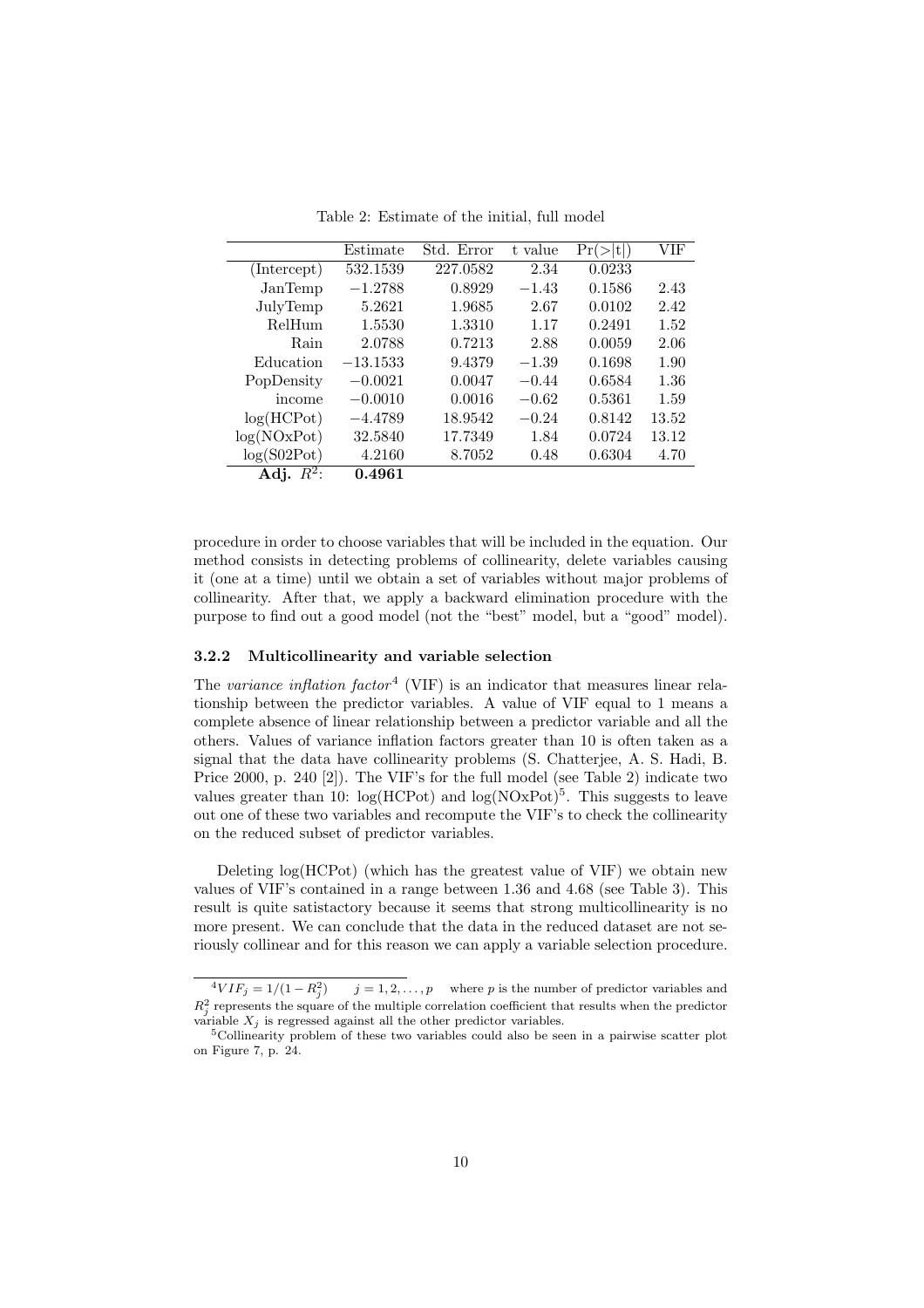Table 3: VIF's after elimination of log(HCPot)

|       | JanTemp    | JulyTemp RelHum |             | Rain        | Education |
|-------|------------|-----------------|-------------|-------------|-----------|
| VIF - | -2.13      | 2.18            | 1.51        | 1.97        | 1.79      |
|       | PopDensity | income          | log(NOxPot) | log(S02Pot) |           |
| VIF   | 1.36       | 1.58            | 4.68        | 4.63        |           |

#### 3.2.3 Backward elimination procedure

We start the backward elimination procedure with the following equation:

Mortality = 
$$
\beta_0 + \beta_1 \text{JanTemp} + \beta_2 \text{JulyTemp} + \beta_3 \text{RelHum} +
$$
  
+  $\beta_4 \text{Rain} + \beta_5 \text{Education} + \beta_6 \text{PopDensity} + \beta_7 \text{income} +$   
+  $\beta_8 \log(\text{NOxPot}) + \beta_9 \log(\text{SOxPot}) + \varepsilon$  (3)

The procedure consists of fit the model in equation (3) and successively drop

|              | Step 1     | Step 2     | Step 3     | Step 4     | Step 5     |
|--------------|------------|------------|------------|------------|------------|
| (Intercept)  | 524.7522   | 517.8053   | 551.3539   | 542.0700   | 686.2891   |
| $t$ -values  | (2.356)    | (2.349)    | (2.742)    | (2.710)    | (4.337)    |
| JanTemp      | $-1.3527$  | $-1.3468$  | $-1.5257$  | $-1.5976$  | $-1.3815$  |
|              | $(-1.634)$ | $(-1.640)$ | $(-2.262)$ | $(-2.399)$ | $(-2.151)$ |
| JulyTemp     | 5.4079     | 5.3889     | 5.2606     | 5.2909     | 4.2538     |
|              | (2.921)    | (2.935)    | (2.937)    | (2.966)    | (2.736)    |
| RelHum       | 1.5319     | 1.5824     | 1.4466     | 1.4498     |            |
|              | (1.165)    | (1.217)    | (1.165)    | (1.172)    |            |
| Rain         | 2.1131     | 2.0725     | 2.1419     | 2.1820     | 2.2858     |
|              | (3.020)    | (3.011)    | (3.249)    | (3.332)    | (3.5111)   |
| Education    | $-13.6832$ | $-13.2380$ | $-13.7466$ | $-16.5785$ | $-15.9749$ |
|              | $(-1.507)$ | $(-1.479)$ | $(-1.565)$ | $(-2.075)$ | $(-1.996)$ |
| PopDensity   | $-0.0021$  |            |            |            |            |
|              | $(-0.452)$ |            |            |            |            |
| Income       | $-0.0009$  | 0.0010     | $-0.0012$  |            |            |
|              | $(-0.613)$ | $(-0.681)$ | $(-0.791)$ |            |            |
| log(HCPot)   |            |            |            |            |            |
|              |            |            |            |            |            |
| log(NOxPot)  | 29.2235    | 28.8360    | 32.1712    | 31.4057    | 30.8687    |
|              | (2.875)    | (2.779)    | (5.565)    | (5.531)    | (5.435)    |
| log(S02Pot)  | 3.9603     | 3.2395     |            |            |            |
|              | (0.463)    | (0.389)    |            |            |            |
| Adj. $R^2$ : | 0.5058     | 0.5137     | 0.5218     | 0.5252     | 0.5219     |

Table 4: Steps of the backward elimination procedure

(one at a time) the less significant variable (the one that has the smallest  $t$ -test in the equation), until all the t-tests are significants. The results of the procedure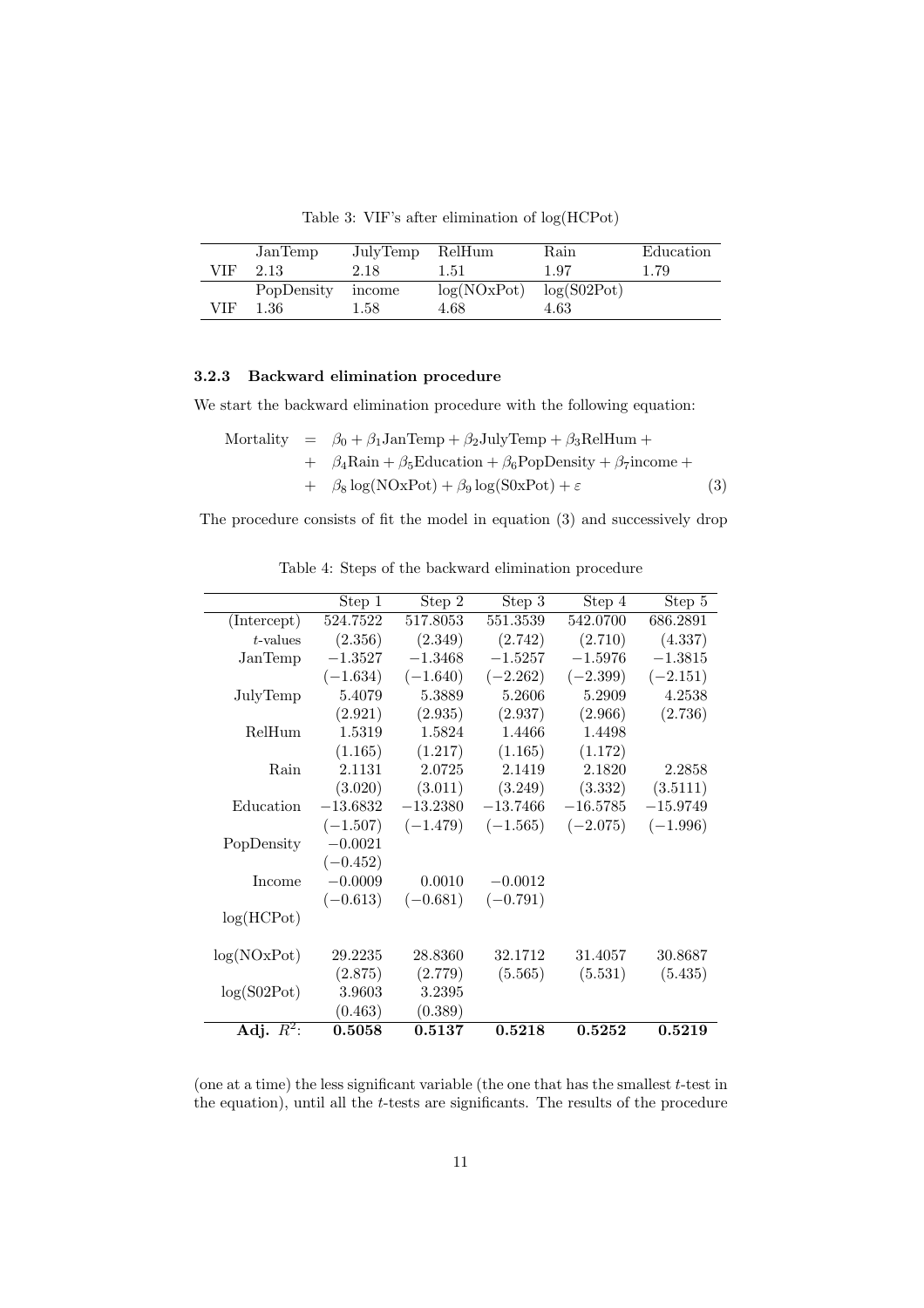are summarized in Table 4. After this procedure the model we obtain is:

Mortality = 
$$
\beta_0 + \beta_1 \text{JanTemp} + \beta_2 \text{JulyTemp} + \beta_3 \text{Rain} +
$$
  
+  $\beta_4 \text{Education} + \beta_5 \log(\text{NOxPot}) + \varepsilon$  (4)

The signs of the estimated  $\beta$  coefficients are in line with our expectations (see section 2.3). The *added variable plots* for every covariate before the backward elimination procedure show significant linear relationships only for the five predictors we retained in the above model and this is another confirmation that the t-test values are reliable. At the same time, in these plots we see that the variables eliminated show no strong linear relationship with the response variable (see Figure 6 on page 23).

Next section introduces the diagnostics steps necessary to investigate the validity of assumptions and adequacy of the fitted model (equation (4)). Only if the assumptions behind the model are satistactory we can trust in the results we obtained, otherwise we should reformulate the model after having found out what is the problem.

#### 3.3 Graphs after fitting the model to the data

#### 3.3.1 Graphs for checking the linearity and normality assumptions

The first two assumptions we mentioned above are linearity and normality. In order to check them we can examine graphically the residuals of the fitted model's estimation.

Figure 5 in appendix  $C$  represents the ordered standardized residuals<sup>6</sup> versus their normal scores. If the normality assumption holds, then the plot should resemble a straight line with intercept zero and slope one (which are the mean and the standard deviation of the standardized residuals). A look at Figure 5 indicates quite a good normal approximation for most of the residuals but it shows also clearly the presence of some extreme points (outliers).

Figure 8 in appendix C reproduces scatter plots of the standardized residuals versus each of the predictor variables. Any discernible pattern in these plots may indicate violation of normality and/or linearity assumptions. In particular normality assumption should show homogeneity of the variance that means random scattered points almost symmetrically distributed around zero and comprised between  $+/- 3$ . Values greater than  $+/- 3$  could be potential outliers. Looking at Figure 8 on page 25, violation of the assumptions seem not to be present. In particular the assumption of constant variance (homoscedasticity) holds and the assumption of linearity seems also to hold, because any discernible pattern is not present. However three observations need to be checked in the outliers detection procedure<sup>7</sup>.

Even Figure 9 in appendix  $C$  indicates a random scatter of points and this is a valid concept to validate the standard assumptions of linearity and normality.

 $6$ For simplicity we call them "standardized" residuals. Actually, they are the "internally studentized residuals"  $(r_i = \frac{e_i}{\hat{\sigma}\sqrt{1-p_{ii}}})$ .<br>
7Th see and absent in a number of 7

<sup>7</sup>These are observations number 27, 36 and 58 that we will investigate further.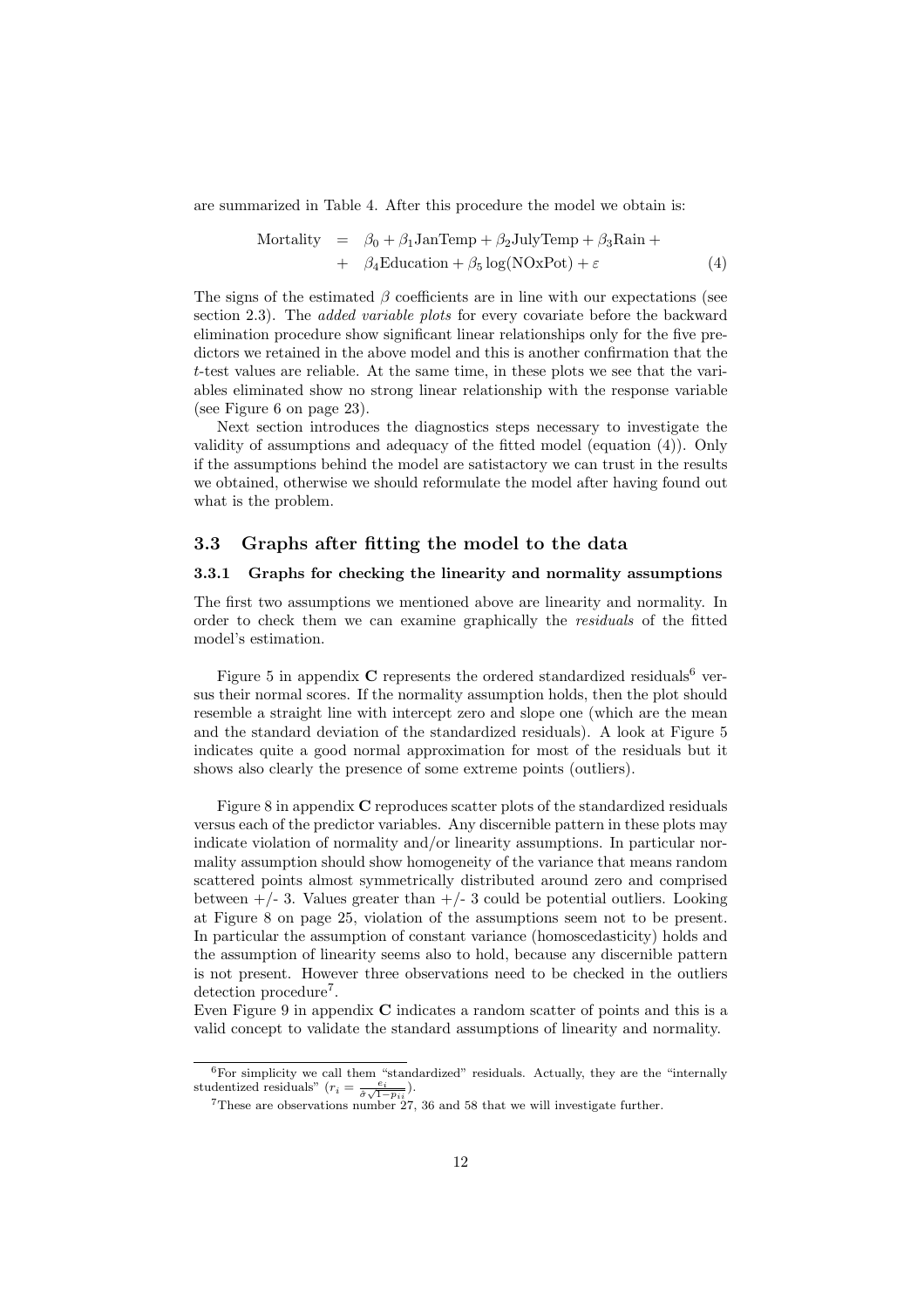This three operations allow us to see which city is poorly fit by the model and may cause problems. For example in Figure 9 on page 26 we notice that the observations number 27, 36 and 58 (representing the cities of Lancaster, New Orleans and York) have the largest residuals in absolute value, close to 3.

#### 3.3.2 Graphs for the detection of outliers and influential observations

Outliers can also occur in the predictor variables. With the analysis of the residuals, these kind of outliers may not be detected because of masking and swamping problems and/or presence of high leverage points. Having an important influence on the regression results, additional measures of the influence of the observations are needed.

As seen in the above point, outliers in the response variable are those with a large value of the standardized residual  $(+/- 3)$ . While three observations were identified as outliers in the Y-space (observations number  $27, 36$  and  $58$ ), Figure 10 on page 26 indicates six outliers in the X-space and two that lie "near" the line. These points, known as high leverage points, are those that lie over the horizontal dotted line<sup>8</sup>. These eight points were not found as outliers because of their small residuals. Even if small values of residuals is desirable for a good fit of a model, here the reason for the small values of residuals may be due to the fact that these eight observations pull the regression estimation toward them, influencing the estimation results (we will check after this assertion).

#### Measures of influence

The influence of an observation is measured by the effects it produces on the fit when it is deleted in the fitting process (S. Chatterjee, A. S. Hadi, B. Price 2000, p. 103 [2]). Two methods to measure the influence of an observation are the Cook's Distance and the Hadi's Influence Measure (see Figure 11 on page 27). Both graphs indicate that some observation points are to be treated with caution because of their influence on the results. In particular the observations number 27, 28, 31, 33, 36, 48, 49, 55, 57, 58 are those with the most important influence, according to these two measures. Points with high leverage that are not influential do not cause problems (observations number 16, 46, 47 and 56). However high leverage points that are influential should be investigated because these points are outlying as far as the predictor variables are concerned and also influence the fit (observations number 28, 31, 49 and 57). From the Hadi's Influence Measure formula we can draw a graph to aid in classifying unusual observations as high leverage points, outliers, or a combination of both (see figure 12 on page 27). To get an idea of the sensivity of the analysis to these points, the model should be fitted without the offending points and the resulting coefficients examined (S. Chatterjee, A. S. Hadi, B. Price 2000, p. 108 [2]). Deleting the high leverage points that are also influential (one at a time) does not change substantially the regression results obtained with all the obser-

<sup>8</sup>The value of the horizontal line represents 2 times the mean of all the leverage values  $(p_{ii})$ . A leverage value indicates the influence of the *i*-th observation on the *i*-th fitted value. Observations number 16, 28, 31, 46, 47 and 57 lie over the line, while observations number 49 and 56 lie just below the line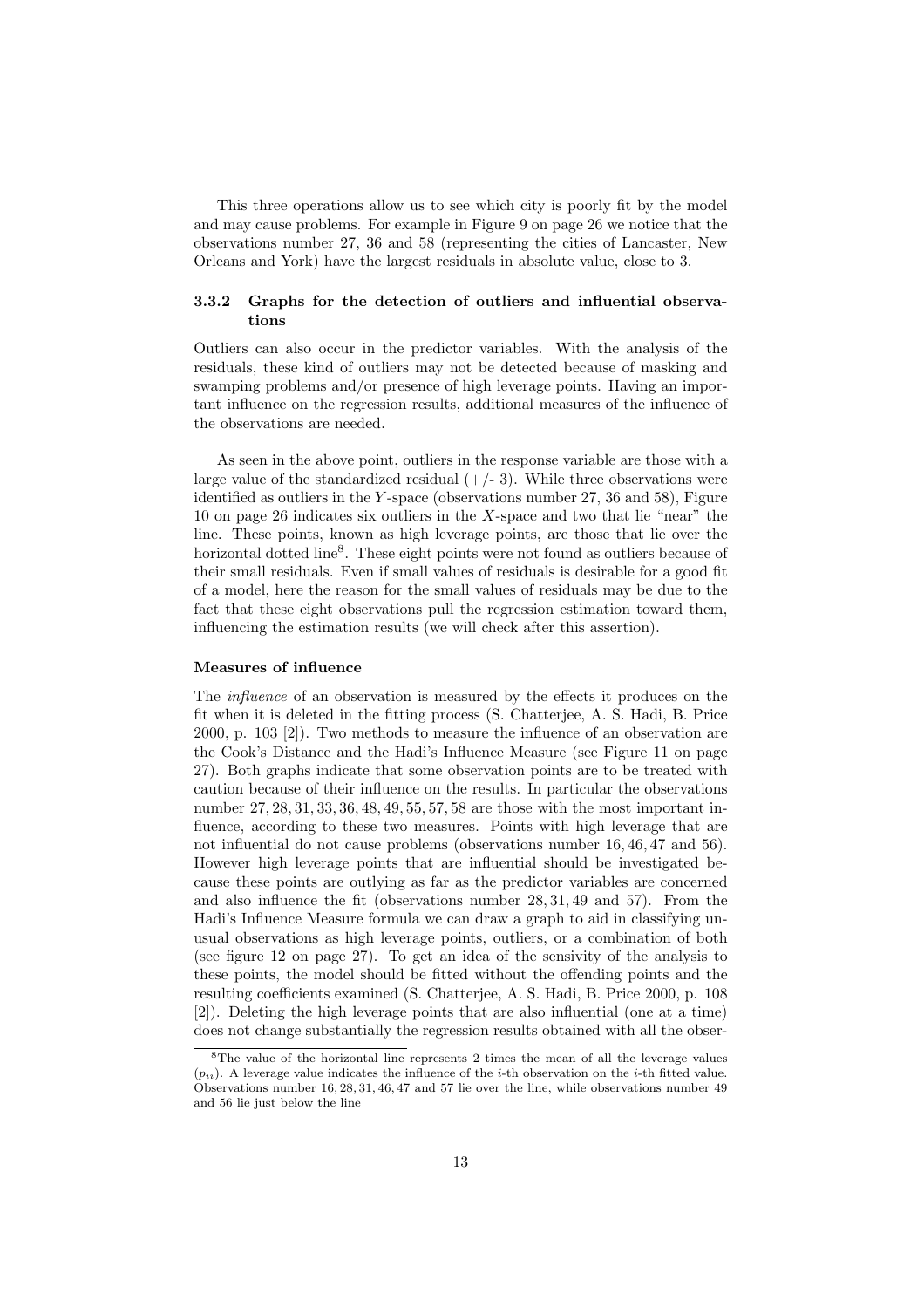vations (see Table 7, appendix  $\bf{B}$  on page 21). This means that the detected influential points, deleted one at a time, do not affect hardly the regression results and for this reason we decide to keep the observations in the model.

Last but not least we should analyze the problem of the three outliers we found above, that were discovered as influential points too. We decide to estimate our model without these outliers, deleting one at a time and then all together to see if their influence is important for the results. On the contrary to the results obtained in the above paragraph, the deletion of outliers has an important effect for the coefficient of the variable Education and also the adjusted  $R^2$  improves (see Table 8, appendix **B** on page 21).

Looking at the three outliers that represent cities of Lancaster, New Orleans and York, we can say that even if Lancaster has all the values of the predictor variables near the centered values of the sample, the age adjusted mortality is much lower than the average. For New Orleans we notice that the age adjusted mortality rate is the highest in spite of the values of the predictor variables are near the average values. As regards the city of York, we saw that age adjusted mortality is in the average, in spite of extreme values in variables Rain and Education. We can explain these three situations saying that maybe the model is inadequate for this three cities because other reasons, not present in our model and unknown to us, may affect the age adjusted mortality.

#### 3.3.3 Graphs for the effect of variables

As said before, the model has five significant variables. In order to interpret the importance of each variable, we need to compare the t-test in conjunction with the graphical analysis called added variable plot.

The slope of the points in the plot gives the magnitude of the regression coefficient of the variable if it were brought into the equation. Thus, the stronger the linear relationship in the added-variable plot is, the more important is the additional contribution of  $X_j$  to the regression equation already containing the other predictors. The scatter of the points will also indicate visually which of the data points are most influential in determining this slope and its corresponding t-test (S. Chatterjee, A. S. Hadi, B. Price 2000, p. 110 [2]).

In this case the five added variable plots (see Figure 13 on page 28) seem to validate the t-test results that each predictor variable contributes significantly to the regression equation . The graphs, however, indicate that points 27, 36 and 58 influence the results and this confirms the conclusions we found with the outlier detection.

## 4 Summary and conclusions

What we have done until now is a sequence of steps that may be used to fit a linear regression model satistactorily. In particular we started from a set of variables and tried to find out a good linear model that could fit as well as possible the data. Before taking any conclusion, attempt should be made to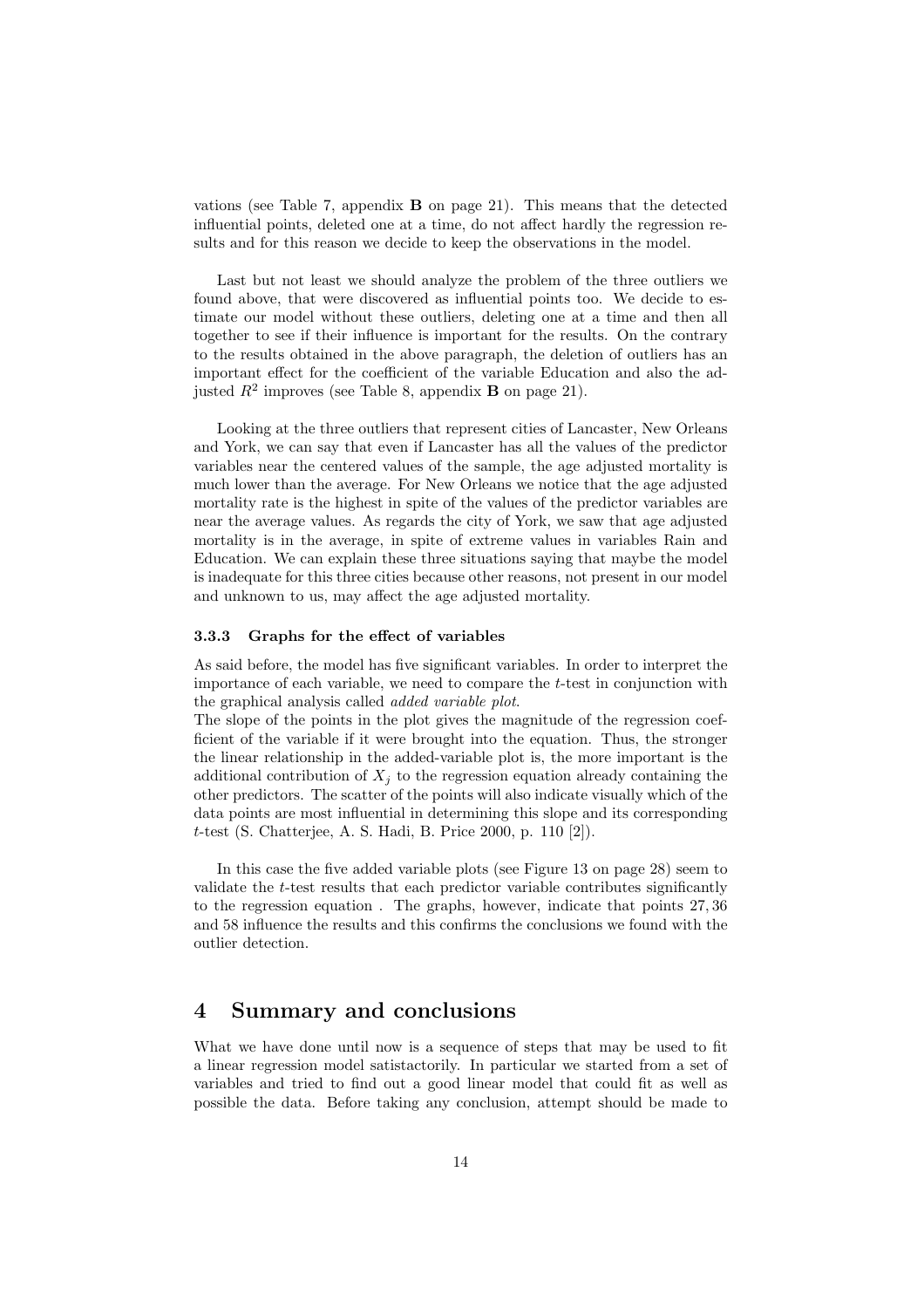validate the fitted model.

#### 4.1 Final model

The sensitivity procedure applied on variables allowed us to find the following model:

Mortality = 
$$
\beta_0 + \beta_1 \text{JanTemp} + \beta_2 \text{JulyTemp} + \beta_3 \text{Rain} +
$$
  
+  $\beta_4 \text{Education} + \beta_5 \log(\text{NOxPot}) + \varepsilon$  (5)

The sensitivity analysis applied to *observations* has suggested us to drop three of them because of an evident influence on the results. Table 5 gives the estimation of the final model.

|              | Estimate   | Std. Error | t value | $^{\dagger}$ tl)<br>Pr( | VIF   |
|--------------|------------|------------|---------|-------------------------|-------|
| (Intercept)  | 868.2495   | 129.5018   | 6.70    | 0.0000                  |       |
| JanTemp      | $-1.4937$  | 0.5197     | $-2.87$ | 0.0059                  | 1.314 |
| JulyTemp     | 3.2173     | 1.2313     | 2.61    | 0.0118                  | 1.567 |
| Rain         | 2.3962     | 0.5204     | 4.60    | 0.0000                  | 1.640 |
| Education    | $-24.8549$ | 6.7718     | $-3.67$ | 0.0006                  | 1.363 |
| log(NOxPot)  | 28.7801    | 4.4758     | 6.43    | 0.0000                  | 1.427 |
| Adj. $R^2$ : | 0.6622     |            |         |                         |       |

Table 5: Estimation of the final model without outliers

In order to validate these results we have to check variance inflation factors and residuals distribution. The VIF's (last column of Table 5) are comprised between 1.31 and 1.64, which indicate no strong problems of collinearity. With the deletion of the three outliers also the normal assumption of the residuals seems improved (see Figure 14 on page 29). We also notice that the standardized residuals are contained in a "reasonable" range (-2.49; 2.08) (see Figures 15 and 16, pp. 29 and 30) and no outliers seem to have been masked by the three dropped observations.

#### 4.2 Conclusions

The final model allow us to confirm that the t-values of the five variables increase in absolute values and also the adjusted  $R^2$  grows from 0.52 to 0.66. This means that the coefficients have become more significant and more of the variance of the response variable is linearly explained by the five predictors. The comments on the results should be read under the considerations we made for selecting the final model and their assumptions (e.g. number of variables).

The signs of the coefficients of the variables JanTemp, JulyTemp, Education and NOxPot confirm our intuitions (and also some other researches done in this field) about the relation they have with mortality. As regards the coefficient of the variable Rain we found a positive relationship with mortality. As said this variable could have a positive or a negative relationship with mortality because rain could have positive influence by too dry seasons and may have negative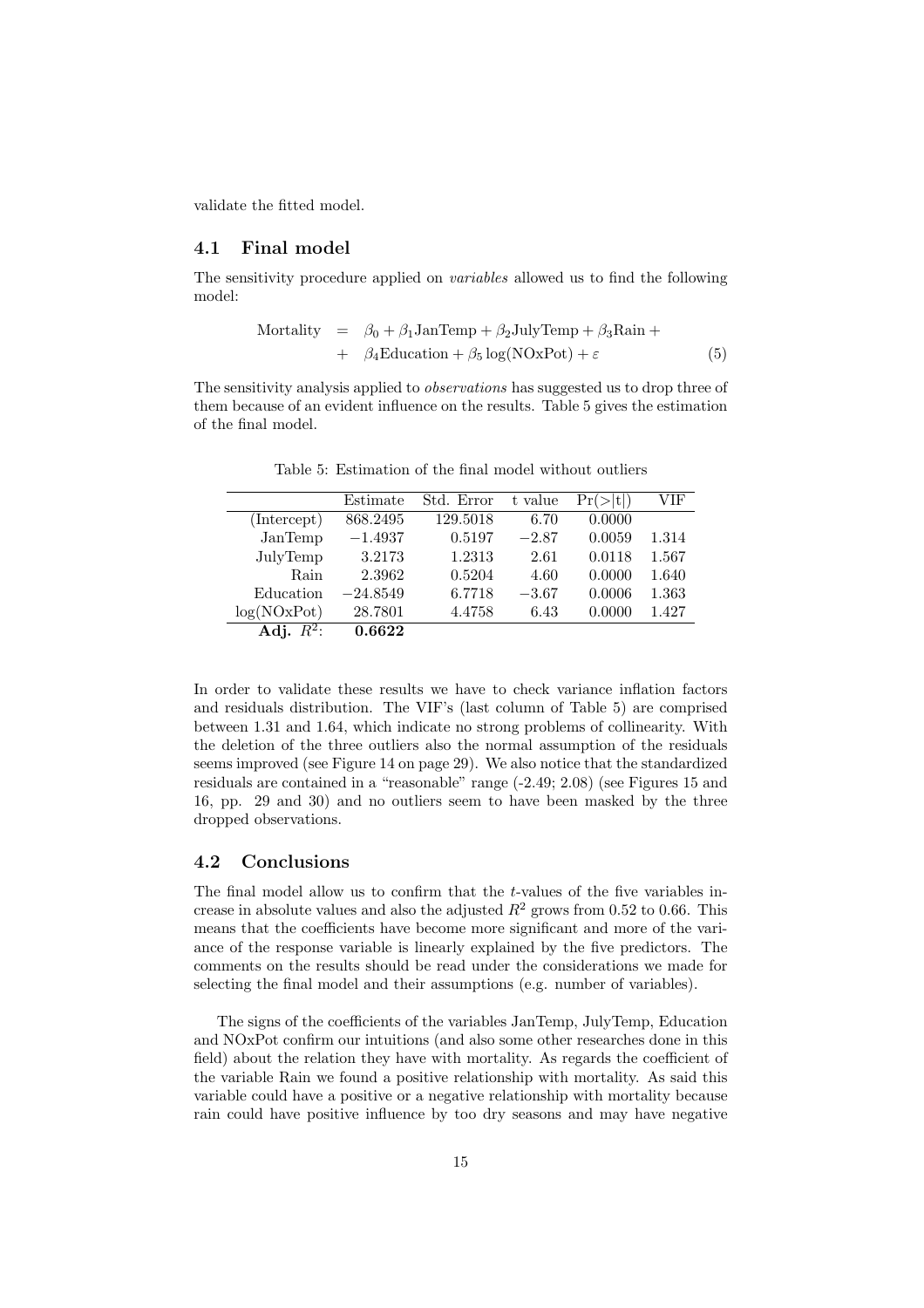impact if mortal cars accidents are related with rain.

Anyway in order to obtain more reliable information about the relationship of mortality with the variables we used in the model a time series analysis would be suggested. With an analysis of cross-section it may happen that some data information are distorted by exceptional events (e.g. exceptional rain seasons, very hot summers, etc.).

All the work was done using the statistical software package  ${\bf R}^9$  and text was written with LAT<sub>E</sub>X.

> . . . statistical model building is an art! (S. Chatterjee, A. S. Hadi, B. Price 2000, p. 311 [2])

<sup>9</sup>http://www.r-project.org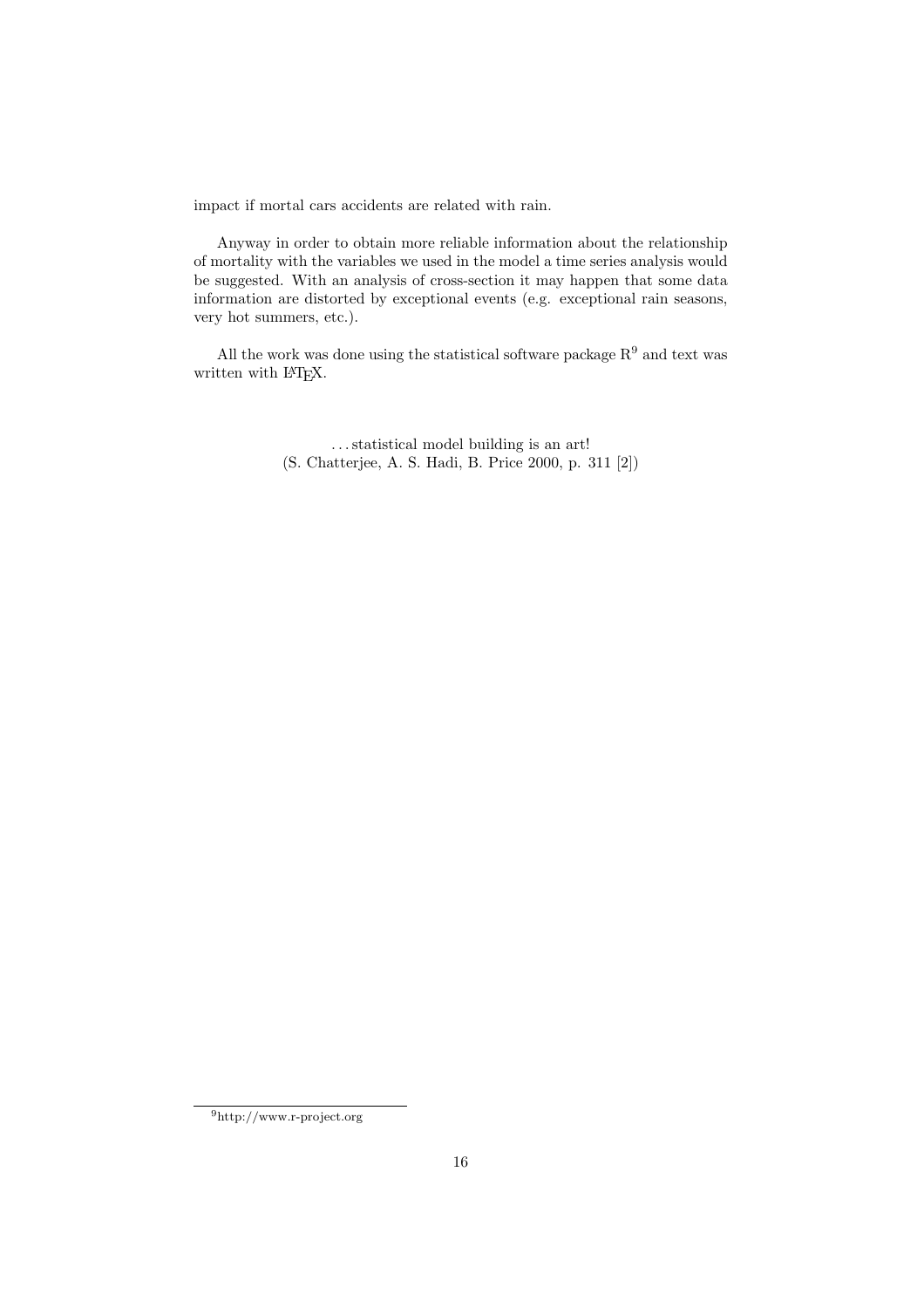## References

- [1] Birkes D., Dodge Y. (1993), Alternative Methods of Regression, John Wiley & Sons, Inc.
- [2] Chatterjee S., Hadi A.S., Price B. (2000), Regression Analysis by Example, New York: Wiley
- [3] Chatterjee S., Hadi A.S. (1988), Sensitivity Analysis in Linear Regression, New York: Wiley
- [4] Dodge Y. and Rousson V. (2004), Analyse de Régression Appliquée, Dunod, Paris,  $2^e$  édition.
- [5] Green W.H. (1997), Econometric Analysis, Prentice-Hall International, New Jersey, Third Edition.
- [6] Griffiths W.E., Hill R.C. (1993), Learning and Practicing Econometrics, John Wiley & Sons, Inc., New York.
- [7] Kalkstein L. S. and Valimont K. M. (1987), Climate effects on human health. In Potential effects of future climate changes on forests and vegetation, agriculture, water resources, and human health. EPA Science and Advisory Committee Monograph no. 25389, 122-52. Washington, D.C.: U.S. Environmental Protection Agency.
- [8] Maindonald J., Braun J. (2003), Data Analysis and Graphics Using R, Cambridge University Press.
- [9] Rousseuw P. J. and Leroy A. M. (1987), Robust regression and outlier detection, New York: John Wiley & Sons.
- [10] Samet J.M., Zeger S.L. , Dominici F., Curriero F., Coursac I., Dockery D.W., Schwartz J., Zanobetti A. (2000), The National Morbidity, Mortality, and Air Pollution Study Part II: Morbidity and Mortality from Air Pollution in the United States, in Health Research Report Number 94, Part II June 2000.
- [11] Schwartz J., Marcus A. (1990), Mortality and air pollution in London: a time series analysis, in American Journal of Epidemiology, Vol 131, Issue 1 185-194.
- [12] Venables W.N., Ripley B.D. (2002), Modern Applied Statistics with S, Springer-Verlag New York, Inc., Fourth Edition.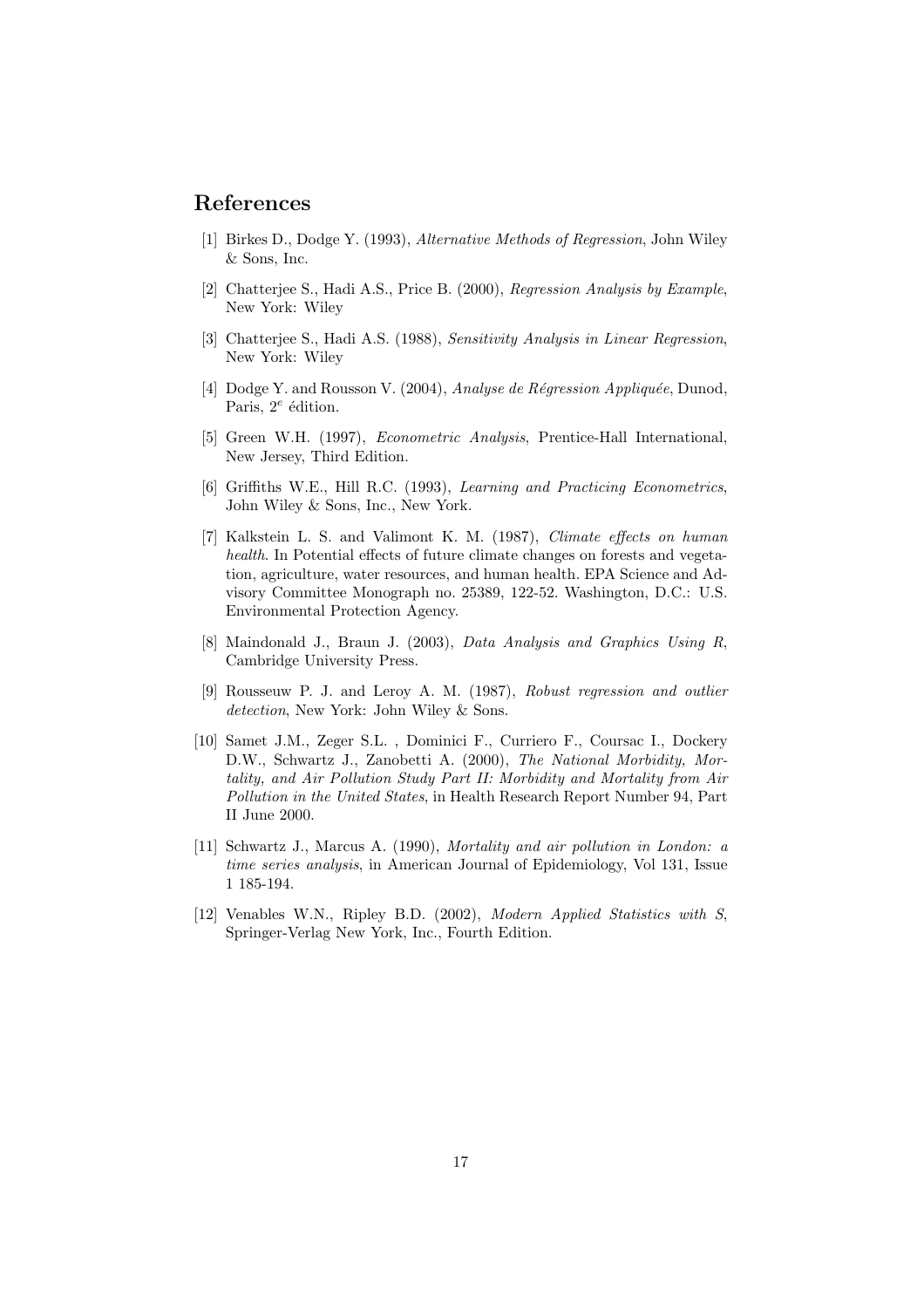### A List of the data set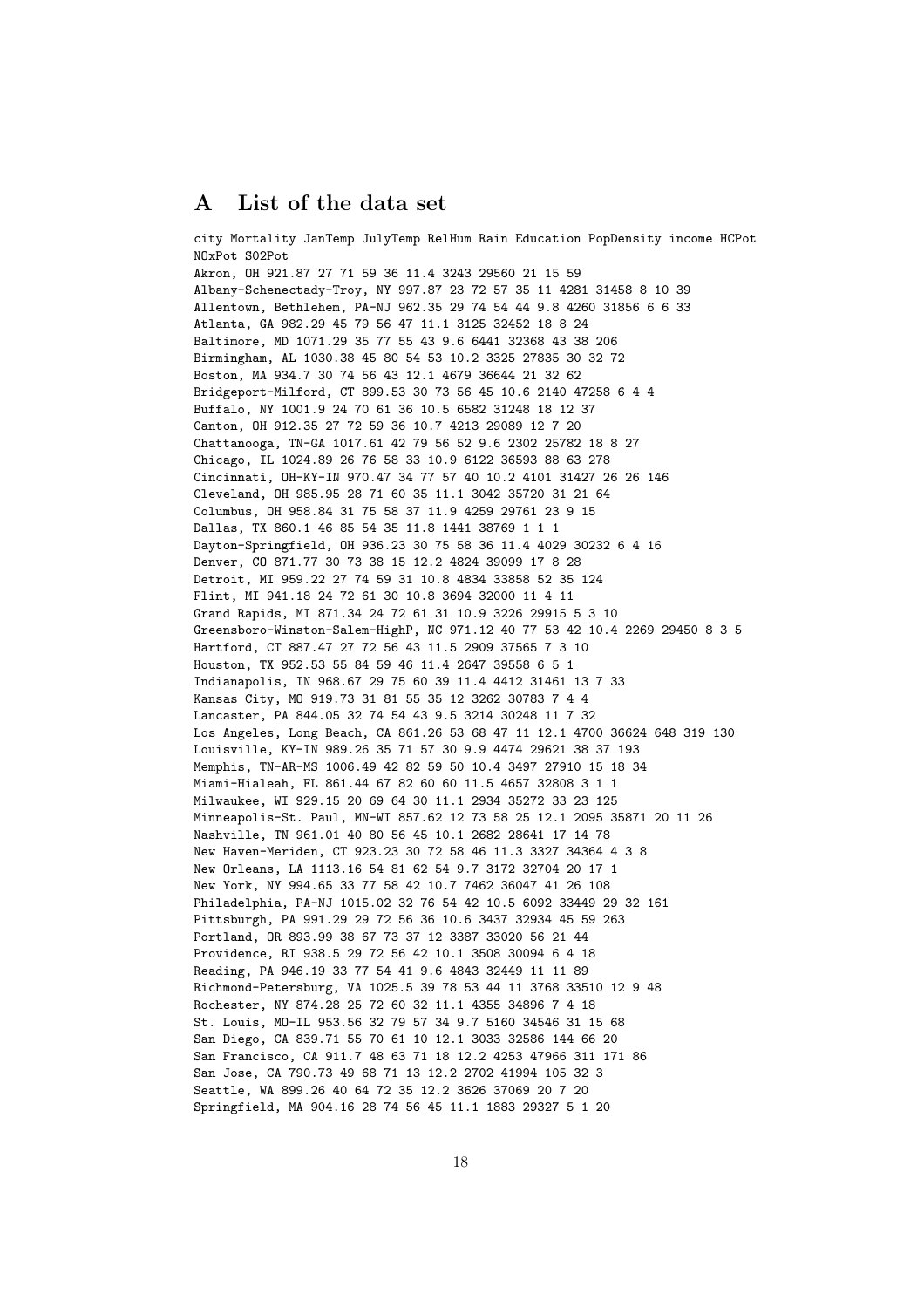Syracuse, NY 950.67 24 72 61 38 11.4 4923 30114 8 5 25 Toledo, OH 972.46 26 73 59 31 10.7 3249 30497 11 7 25 Utica-Rome, NY 912.2 23 71 60 40 10.3 1671 27305 5 2 11 Washington, DC-MD-VA 967.8 37 78 52 42 12.3 5308 41888 65 28 102 Wichita, KS 823.76 32 81 54 28 12.1 3665 34812 4 2 1 Wilmington, DE-NJ-MD 1003.5 33 76 56 65 11.3 3152 33927 14 11 42 Worcester, MA 895.7 24 70 56 65 11.1 3678 29374 7 3 8 York, PA 911.82 33 76 54 62 9 9699 28985 8 8 49 Youngstown-Warren, OH 954.44 28 72 58 38 10.7 3451 28960 14 13 39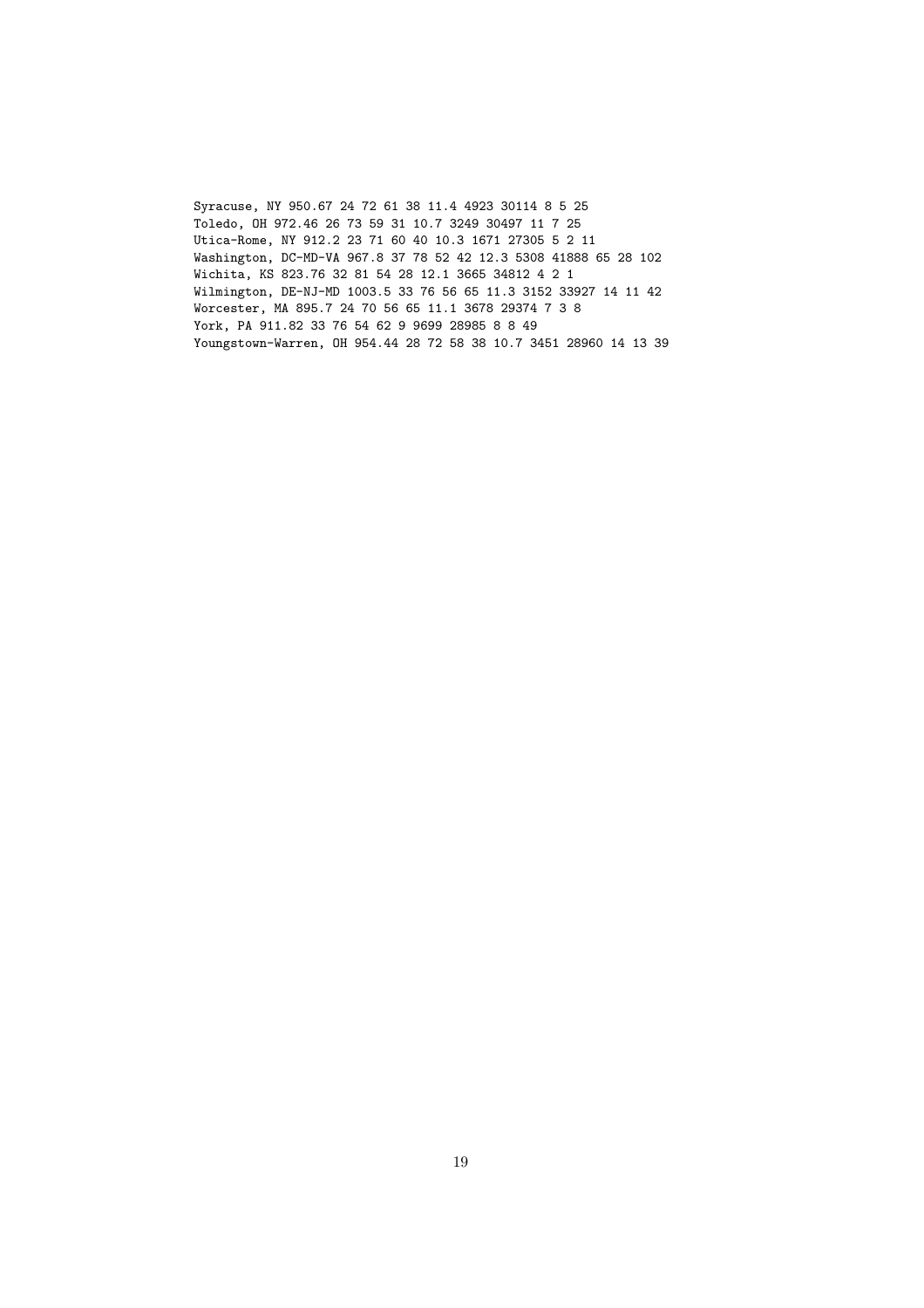# B Tables

|             | Mortality  | JanTemp | JulyTemp                | RelHum      | Rain     | Education   |
|-------------|------------|---------|-------------------------|-------------|----------|-------------|
| Mortality   | 1.00       | $-0.02$ | 0.32                    | $-0.10$     | 0.43     | $-0.51$     |
| JanTemp     | $-0.02$    | 1.00    | 0.32                    | 0.09        | 0.06     | 0.11        |
| JulyTemp    | 0.32       | 0.32    | 1.00                    | $-0.44$     | 0.47     | $-0.27$     |
| RelHum      | $-0.10$    | 0.09    | $-0.44$                 | 1.00        | $-0.12$  | 0.19        |
| Rain        | 0.43       | 0.06    | 0.47                    | $-0.12$     | $1.00\,$ | $-0.47$     |
| Education   | $-0.51$    | 0.11    | $-0.27$                 | 0.19        | $-0.47$  | 1.00        |
| PopDensity  | 0.25       | $-0.08$ | $-0.01$                 | $-0.15$     | 0.08     | $-0.24$     |
| income      | $-0.28$    | 0.20    | $-0.19$                 | 0.13        | $-0.36$  | 0.51        |
| log(HCPot)  | 0.13       | 0.23    | $-0.41$                 | 0.18        | $-0.48$  | 0.18        |
| log(NOxPot) | 0.28       | 0.18    | $-0.30$                 | 0.10        | $-0.39$  | 0.03        |
| log(S02Pot) | $0.39\,$   | $-0.31$ | $-0.31$                 | $-0.11$     | $-0.13$  | $-0.25$     |
|             |            |         |                         |             |          |             |
|             | PopDensity | income  | $log(H\overline{CPot})$ | log(NOxPot) |          | log(S02Pot) |
| Mortality   | 0.25       | $-0.28$ | 0.13                    |             | 0.28     | 0.39        |
| JanTemp     | $-0.08$    | 0.20    | 0.23                    |             | 0.18     | $-0.31$     |
| JulyTemp    | $-0.01$    | $-0.19$ | $-0.41$                 |             | $-0.30$  | $-0.31$     |
| RelHum      | $-0.15$    | 0.13    | 0.18                    |             | 0.10     | $-0.11$     |
| Rain        | 0.08       | $-0.36$ | $-0.48$                 |             | $-0.39$  | $-0.13$     |
| Education   | $-0.24$    | 0.51    | 0.18                    |             | 0.03     | $-0.25$     |
| PopDensity  | 1.00       | $-0.00$ | 0.26                    |             | 0.34     | 0.45        |
| income      | $-0.00$    | 1.00    | 0.29                    |             | 0.25     | $-0.10$     |
| log(HCPot)  | 0.26       | 0.29    | 1.00                    |             | 0.94     | 0.61        |
| log(NOxPot) | 0.34       | 0.25    | 0.94                    |             | 1.00     | 0.70        |
| log(S02Pot) | 0.45       | $-0.10$ | 0.61                    |             | 0.70     | 1.00        |

Table 6: Correlation matrix of all the variables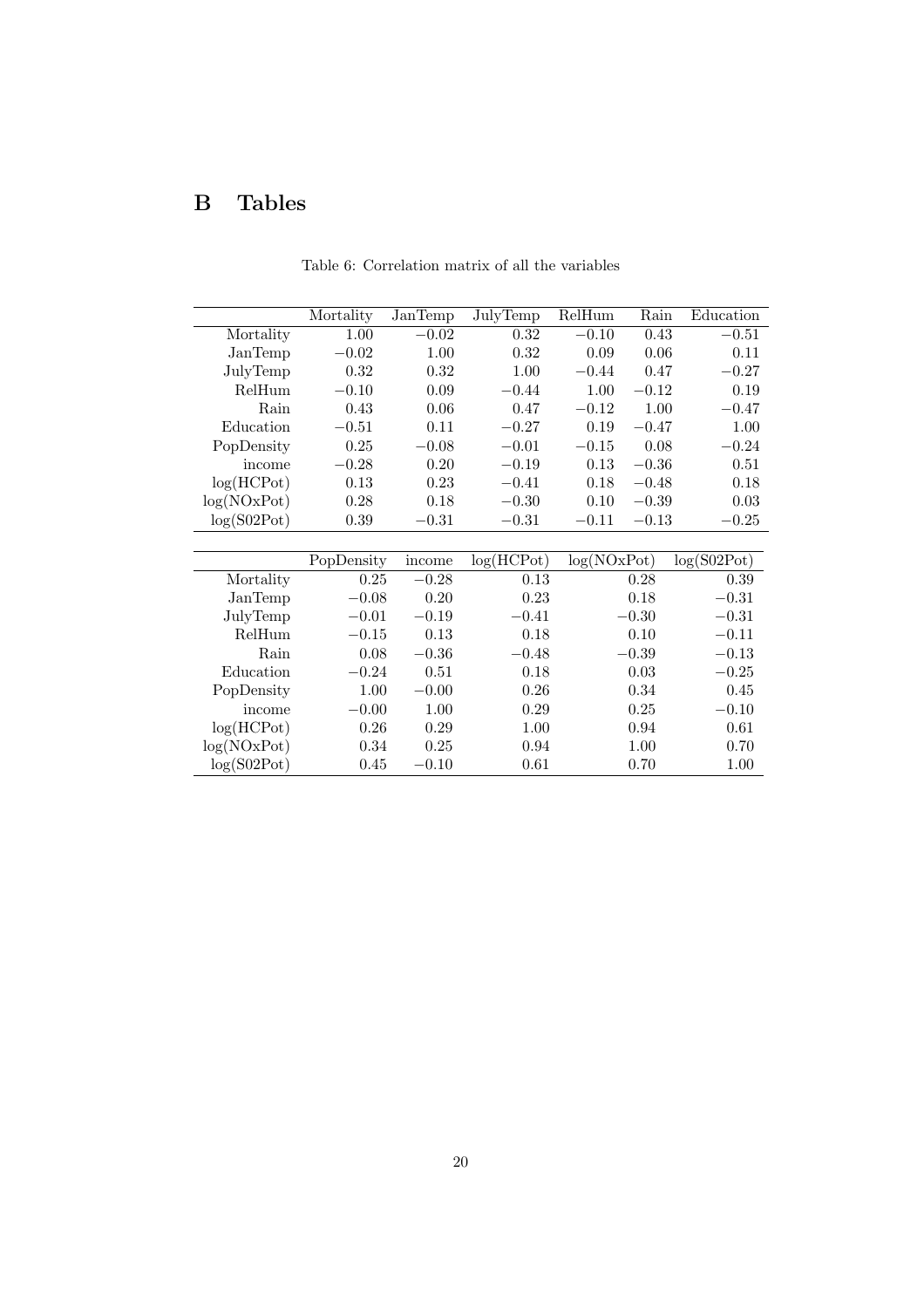|              | All obs.   | $-31$      | $-28$      | $-57$      | $-49$      |
|--------------|------------|------------|------------|------------|------------|
| (Intercept)  | 686.2891   | 677.4772   | 691.7299   | 695.5930   | 642.8550   |
| $t$ -values  | (4.337)    | (4.274)    | (4.406)    | (4.460)    | (4.005)    |
| JanTemp      | $-1.3815$  | $-1.0456$  | $-1.1686$  | $-1.4637$  | $-1.5789$  |
|              | $(-2.151)$ | $(-1.438)$ | $(-1.782)$ | $(-2.307)$ | $(-2.411)$ |
| JulyTemp     | 4.2538     | 4.1070     | 4.1618     | 3.5717     | 5.1023     |
|              | (2.736)    | (2.629)    | (2.623)    | (2.249)    | (3.053)    |
| Rain         | 2.2858     | 2.3990     | 2.1545     | 2.7692     | 2.1736     |
|              | (3.5111)   | (3.628)    | (3.300)    | (3.916)    | (3.333)    |
| Education    | $-15.9749$ | $-15.1461$ | $-15.6338$ | $-13.4974$ | $-17.1244$ |
|              | $(-1.996)$ | $(-1.882)$ | $(-1.969)$ | $(-1.681)$ | $(-2.142)$ |
| log(NOxPot)  | 30.8687    | 29.0855    | 32.6266    | 30.7757    | 32.0772    |
|              | (5.435)    | (4.878)    | (5.646)    | (5.501)    | (5.614)    |
| Adj. $R^2$ : | 0.522      | 0.516      | 0.524      | 0.539      | 0.533      |

Table 7: Results of omitting influential points in the reduced model

Table 8: Results of omitting outliers in the Y-direction in the reduced model

|              | All obs.   | $-27$      | $-36$      | $-58$      | $-27:-36:-58$ |
|--------------|------------|------------|------------|------------|---------------|
| (Intercept)  | 686.2891   | 789.9047   | 677.9276   | 764.0458   | 868.2495      |
| t-values     | (4.337)    | (5.255)    | (4.524)    | (5.125)    | (6.705)       |
| JanTemp      | $-1.3815$  | $-1.2634$  | $-1.7660$  | $-1.3089$  | $-1.4937$     |
|              | $(-2.151)$ | $(-2.119)$ | $(-2.826)$ | $(-2.193)$ | $(-2.874)$    |
| JulyTemp     | 4.2538     | 3.8522     | 4.1258     | 3.7556     | 3.2173        |
|              | (2.736)    | (2.664)    | (2.801)    | (2.586)    | (2.613)       |
| Rain         | 2.2858     | 2.1540     | 2.1754     | 2.6163     | 2.3962        |
|              | (3.5111)   | (3.562)    | (3.521)    | (4.261)    | (4.605)       |
| Education    | $-15.9749$ | $-22.0473$ | $-12.7914$ | $-20.9156$ | $-24.8549$    |
|              | $(-1.996)$ | $(-2.877)$ | $(-1.668)$ | $(-2.752)$ | $(-3.670)$    |
| log(NOxPot)  | 30.8687    | 29.2265    | 30.1119    | 31.1144    | 28.7801       |
|              | (5.435)    | (4.878)    | (5.591)    | (5.899)    | (6.430)       |
| Adj. $R^2$ : | 0.522      | 0.579      | 0.514      | 0.593      | 0.662         |
|              |            |            |            |            |               |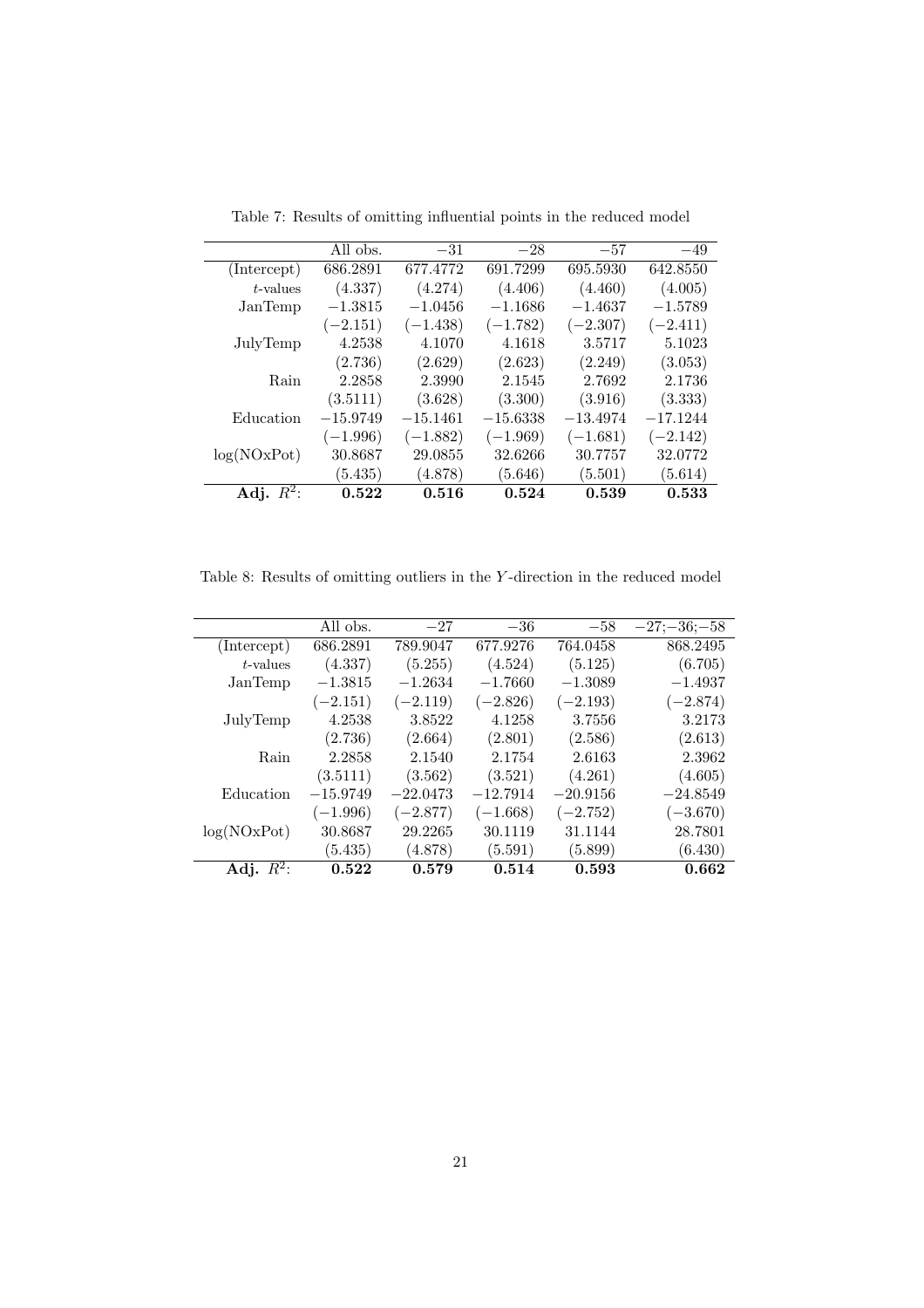# C Graphics



Figure 4: Boxplots of all the variables



Figure 5: Normal probability plot of reduced model's residuals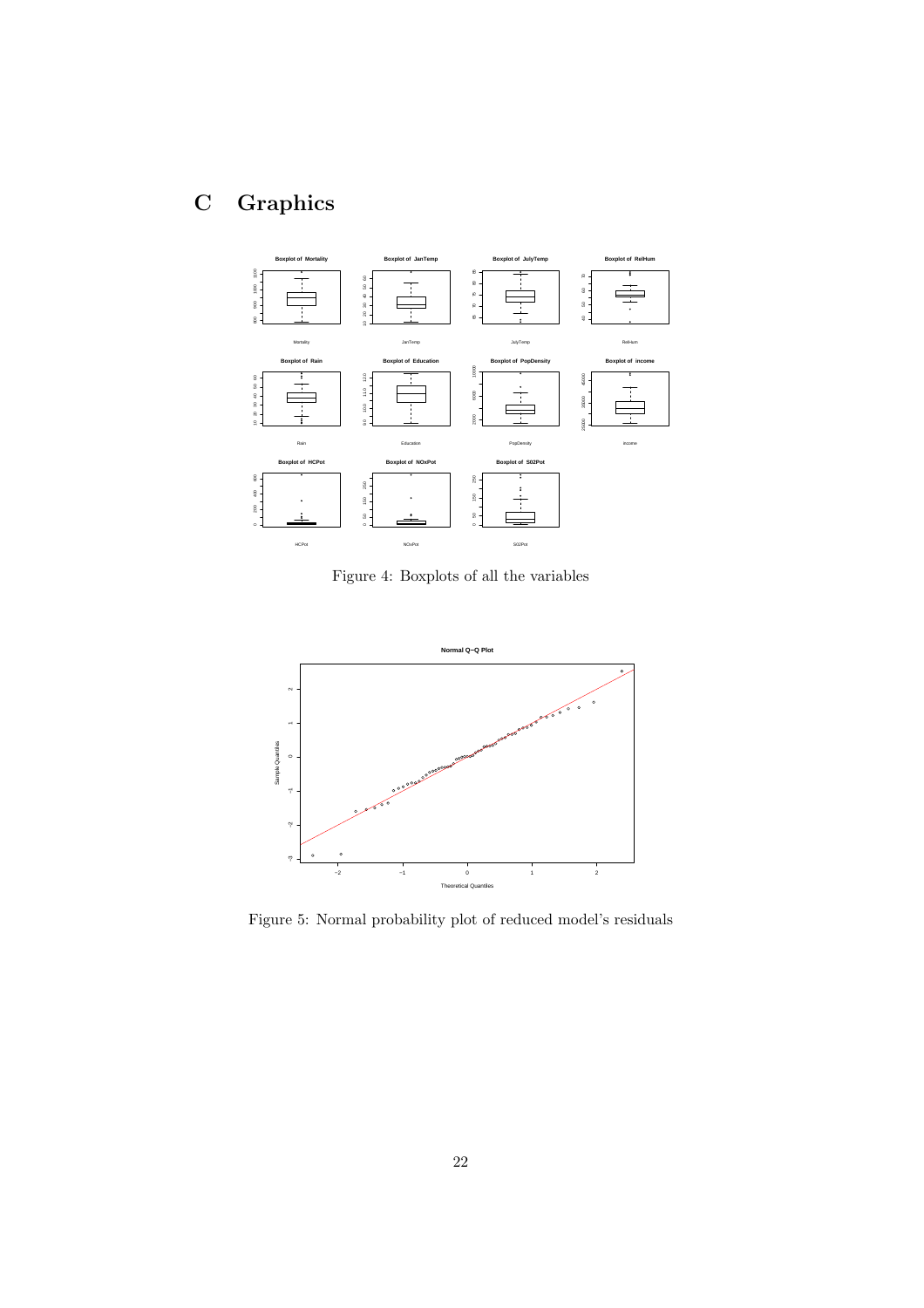

<sup>43</sup>

40 $55<sub>57</sub>$ 

Figure 6: Added variable plots before the backward elimination procedure Figure 6: Added variable plots before the backward elimination procedure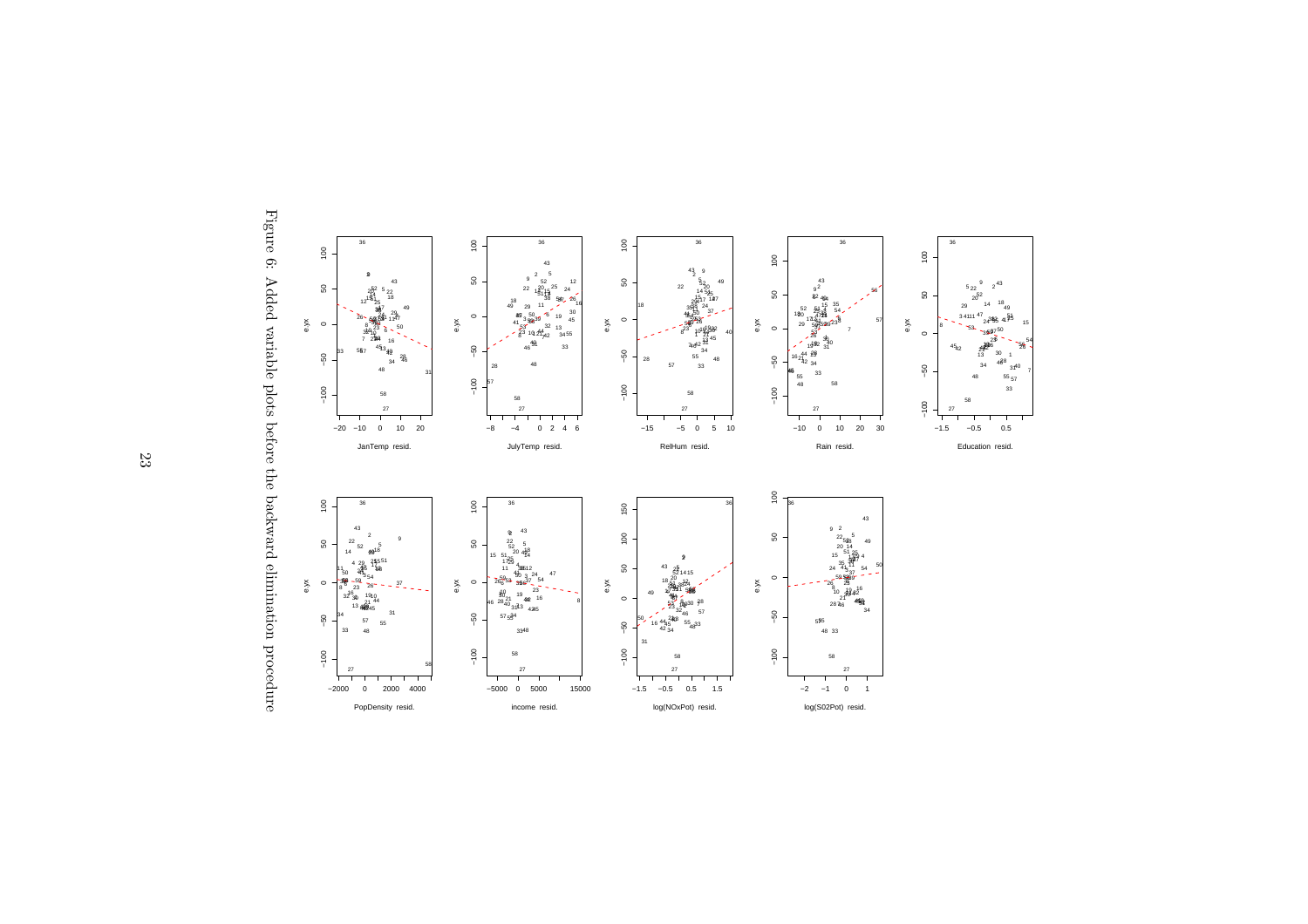| m<br>C<br>ľ       |  |
|-------------------|--|
| Pairwise scatter  |  |
|                   |  |
| COOD.             |  |
| $\epsilon$<br>cu. |  |
| CHOIC             |  |

|                               |                 | 10<br>30<br>50 |                 | 40<br>55<br>70       |                              | 9.0<br>10.5 12.0 |                                                     | 25000<br>40000                                                      |                                          | 0<br>2<br>4                                |                                             |
|-------------------------------|-----------------|----------------|-----------------|----------------------|------------------------------|------------------|-----------------------------------------------------|---------------------------------------------------------------------|------------------------------------------|--------------------------------------------|---------------------------------------------|
|                               | Mortality       | ۰<br>००        |                 | $\circ$              | $e^{\circ}$<br>°°            | $\circ$          | o<br>ق.                                             | ο°<br><u>පේරිම්ම</u>                                                | $\circ$                                  | $\circ$<br>$\circ$                         | 1050<br>ō<br>E<br>800                       |
| $\overline{a}$<br>$\tilde{a}$ | $-0.016$        | JanTemp        | စ္ ေ<br>운영<br>₩ | இல்<br>$\circ$<br>ရွ | ပ္ကိစ္<br>Юo<br>$\mathbf{o}$ | $\circ$          | '&°                                                 | $50^{\circ}$<br>۰<br>$\sim$                                         | $\circ$<br>$0^{\circ}$<br>$\circ$        | $\circ$<br>$\circ$<br>$\circ$              |                                             |
|                               | 0.32            | 0.32           | JulyTemp        | Þ,<br>$\Omega$<br>ဇွ | ౣం<br>٥ρ<br>$\circ$          | Φ                | e estados<br>⊗აი<br>$\circ$                         | $\circ$<br>$\circ$<br>c<br>$\Omega$                                 | ൦๖<br>οđ<br>$\Omega$                     |                                            | 8<br>Ω<br>$\circ$<br>C<br>$\circ$<br>6<br>8 |
| 80<br>Ξ<br>$\overline{a}$     | $-0.10$         | 0.086          | $-0.44$         | RelHum               | $\infty$<br>b<br>lo          | کی کا کامی کی    | ್ನನ್<br>ಅಂತ್ಯಾಕ್ಟ್ರೋ                                | ᠊ᠦ<br>$\overline{\circ}$<br>$\clubsuit^\circ_\circ$<br>O<br>$\circ$ | <del>००००</del>                          | ফ<br>$\circ$<br>200                        | ᢐᢦᡖ<br>$\circ$<br>0,878 P                   |
|                               | 0.43            | 0.059          | 0.47            | $-0.12$              | Rain                         | म्ह              | $\varpi_{\rm o}$<br>嚼<br>ஜ∘<br>°°<br>်လ<br>$\infty$ | ಲ<br>ക്രം<br>000                                                    | ಾಳಾ<br>నా<br>$\mathfrak{D}^{\circ}$<br>ő | $\frac{5}{\circ}$<br>$\circ$<br>$\circ$    | b<br>$\circ$<br>ةـ<br>$\overline{a}$        |
| 11.5<br>Ξ<br>$\overline{9}$ . | $-0.51$         | 0.11           | $-0.27$         | 0.19                 | $-0.47$                      | Education        | 8°                                                  | മാത്ര 8<br>മാത്ര 8<br>ൟ൦                                            | <del>ೢೢ</del> ೣೢಀೢೲೢ<br>-38              | ,ാ⊛ാകാരി<br>ŧ<br>3538                      | R<br>হ্য<br>ക്കാര<br>Q<br>88<br>இ           |
|                               | 0.25            | $-0.076$       | $-0.0088$       | $-0.15$              | 0.084                        | $-0.24$          | PopDensity                                          | త్తిం<br>იი<br>٥o<br>જ                                              | $\circ$                                  | $\circ$<br>۰<br>త్రం<br>oЧ<br><b>REGIO</b> | 10000<br>2000<br>⊛ୱ                         |
| 25000                         | $-0.28$         | 0.20           | $-0.19$         | 0.13                 | $-0.36$                      | 0.51             | $-0.003$                                            | income                                                              | $\infty$                                 |                                            | $\Omega$                                    |
|                               | 0.13            | 0.23           | $-0.41$         | 0.18                 | $-0.48$                      | 0.18             | 0.26                                                | 0.29                                                                | log(HCPot)                               | $\circ$<br>в                               | $\Omega$<br>രാ<br>$\circ$                   |
| S<br>$\circ$                  | 0.28            | 0.18           | $-0.30$         | 0.097                | $-0.39$                      | 0.032            | 0.34                                                | 0.25                                                                | 0.94                                     | log(NOxPot)                                | ె<br>$\circ$<br>$\circ$<br>þ<br>þ<br>രക്    |
|                               | 0.39            | $-0.31$        | $-0.31$         | $-0.11$              | $-0.13$                      | $-0.25$          | 0.45                                                | $-0.10$                                                             | 0.61                                     | 0.70                                       | log(S02Pot)<br>$\sim$<br>$\circ$            |
|                               | 950 1100<br>800 |                | 75<br>85<br>65  |                      | 50<br>10<br>30               |                  | 2000 6000                                           |                                                                     | $\overline{2}$<br>6<br>0<br>4            |                                            | $\overline{2}$<br>0<br>$\overline{4}$       |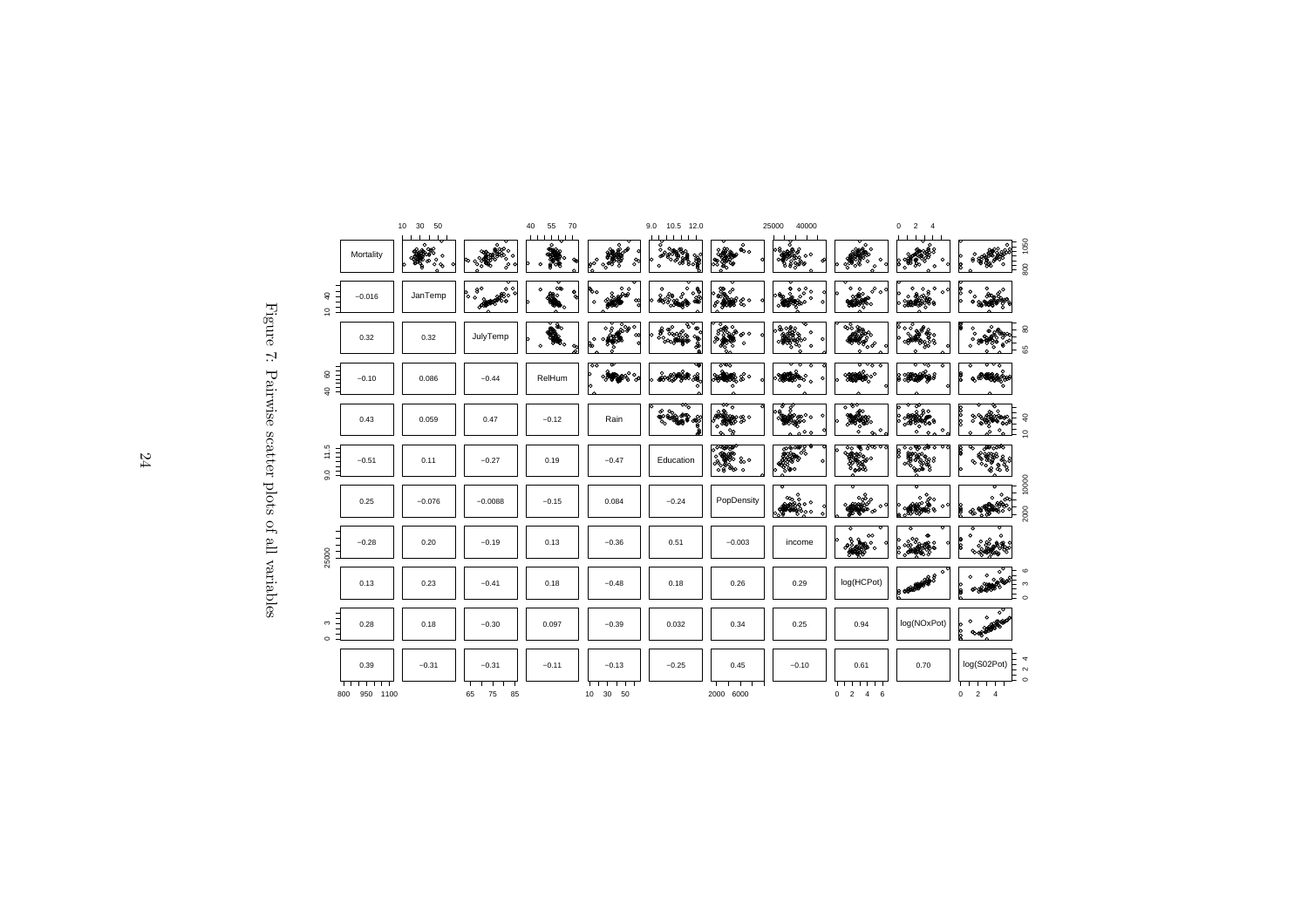

Figure 8: Scatter plots of the standardized residuals vs. each of the predictor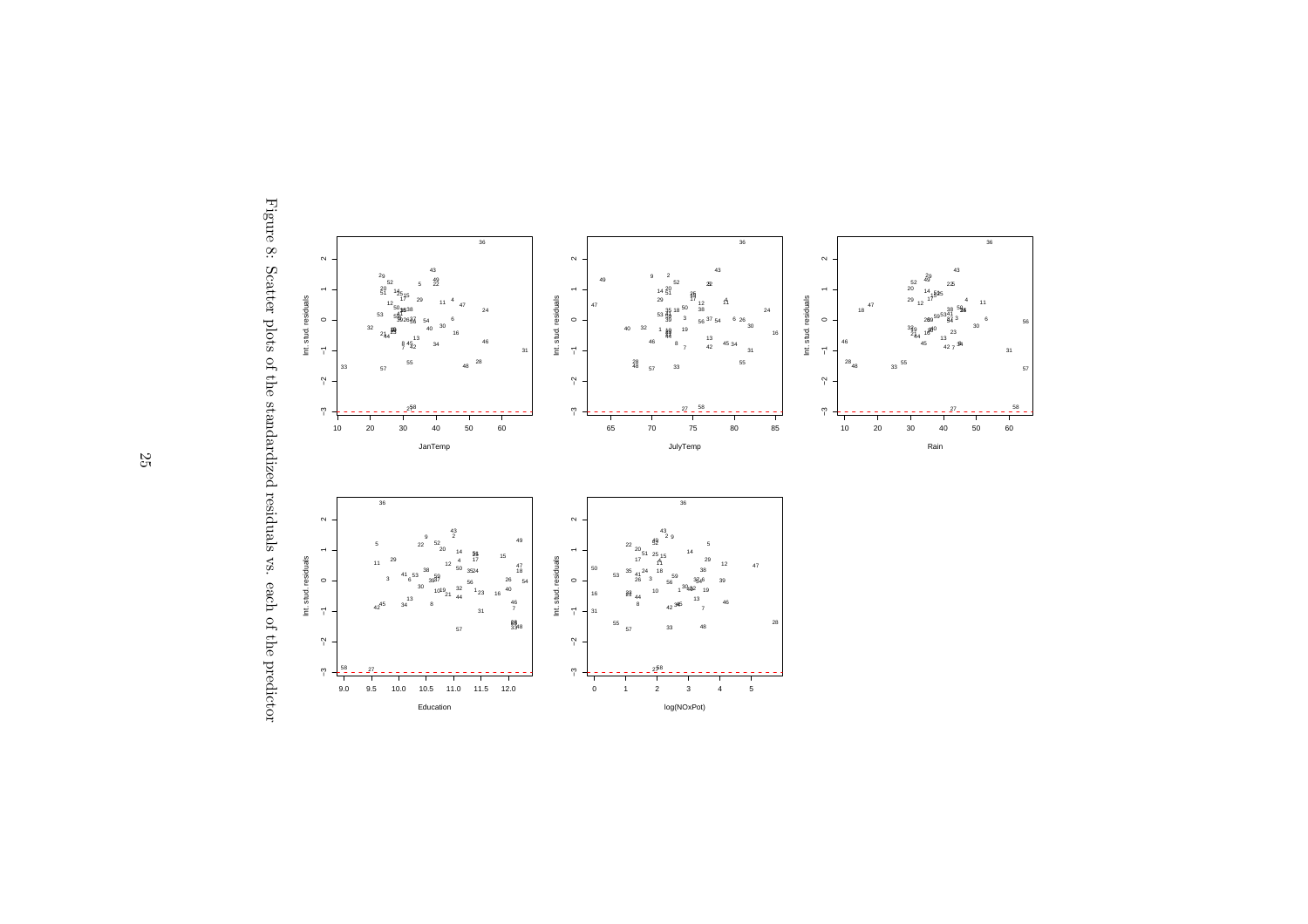

Figure 9: Scatter plot of the standardized residuals vs. the fitted values



Figure 10: Index plot of the the leverage values  $p_{ii}$  (reduced model)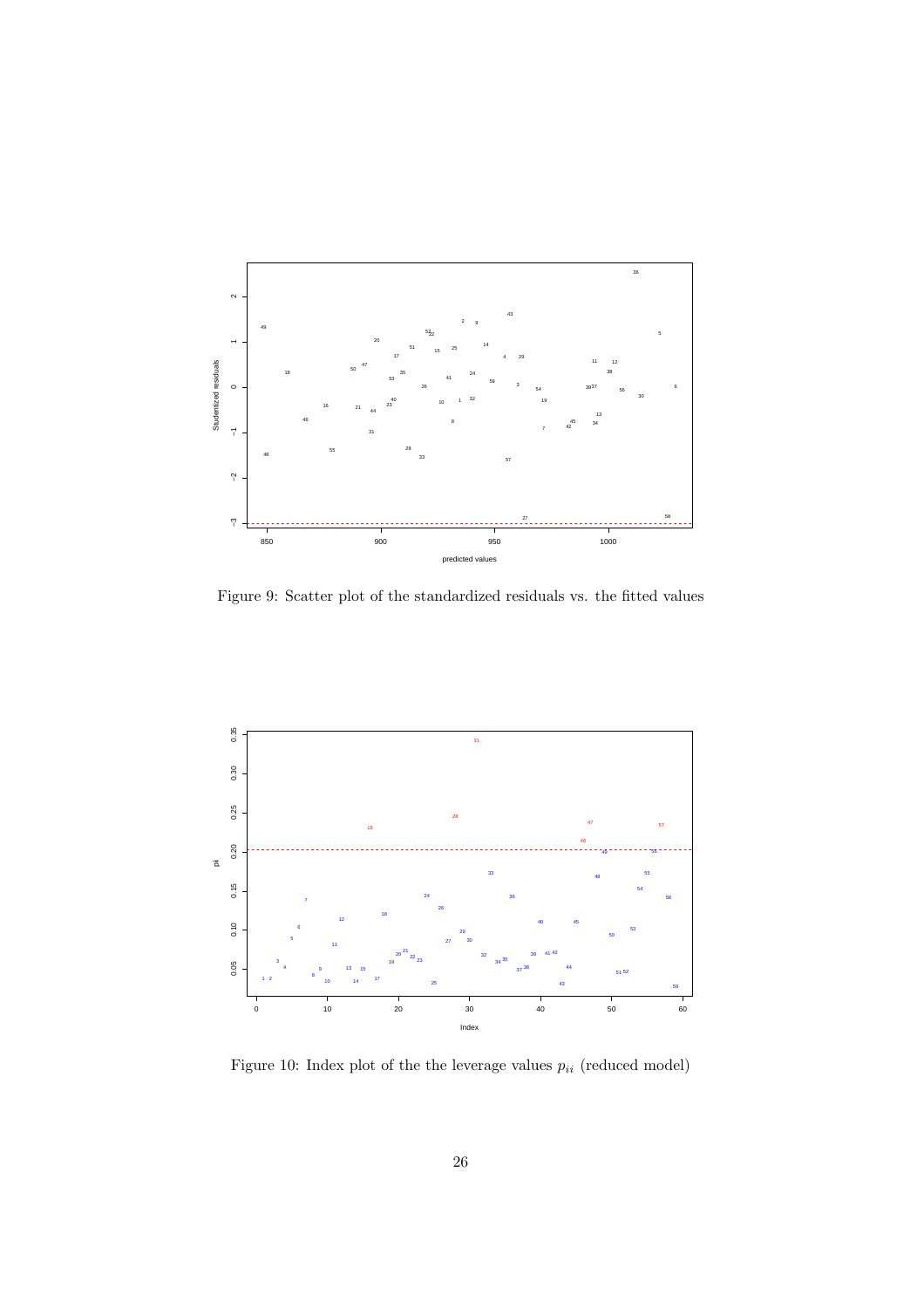

Figure 11: Index plot of the Cook's distance and the Hadi's Influence Measure (reduced model)



Figure 12: Potential-Residual plot (reduced model)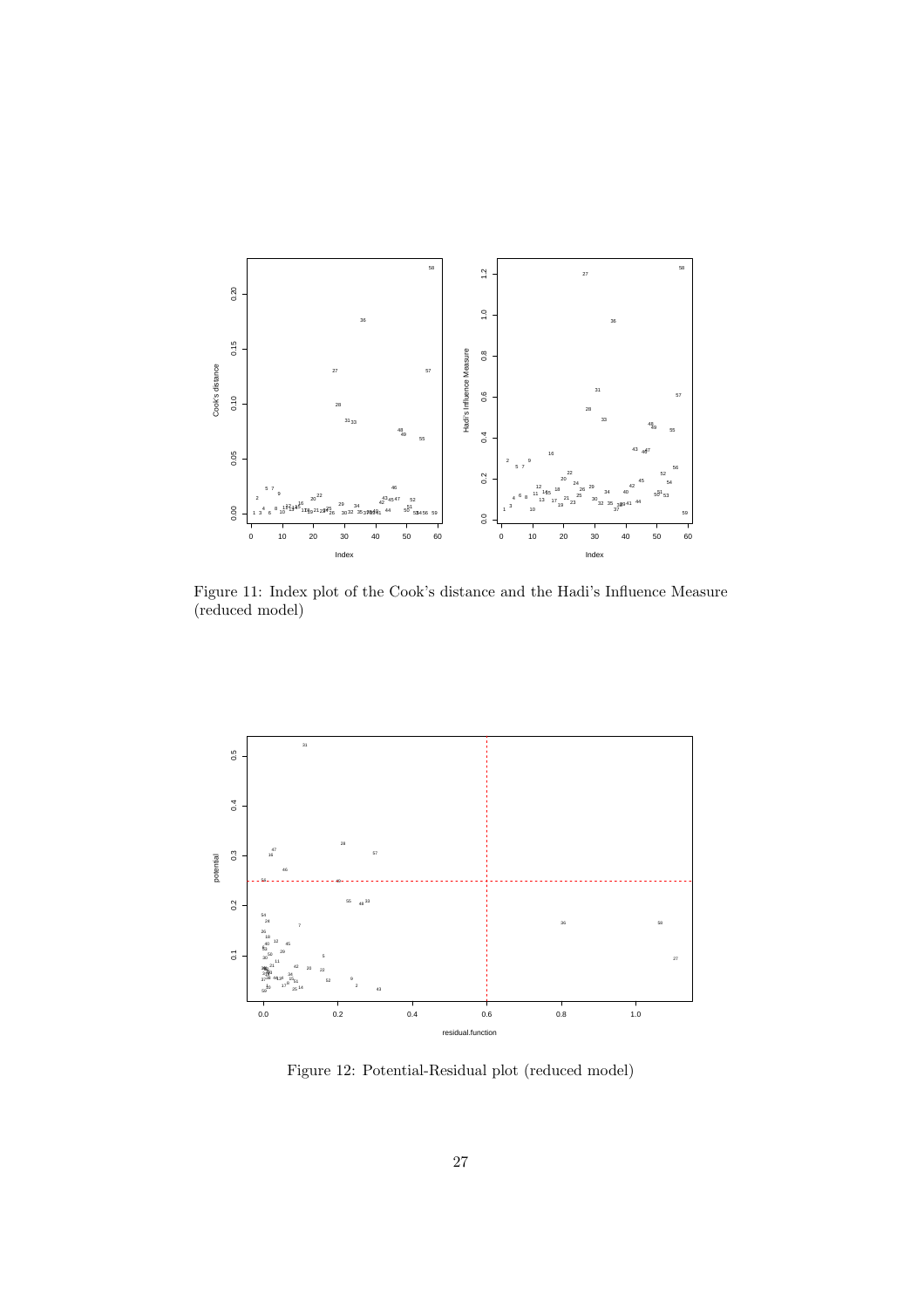

Figure 13: Added variable plot for the reduced model Figure 13: Added variable plot for the reduced model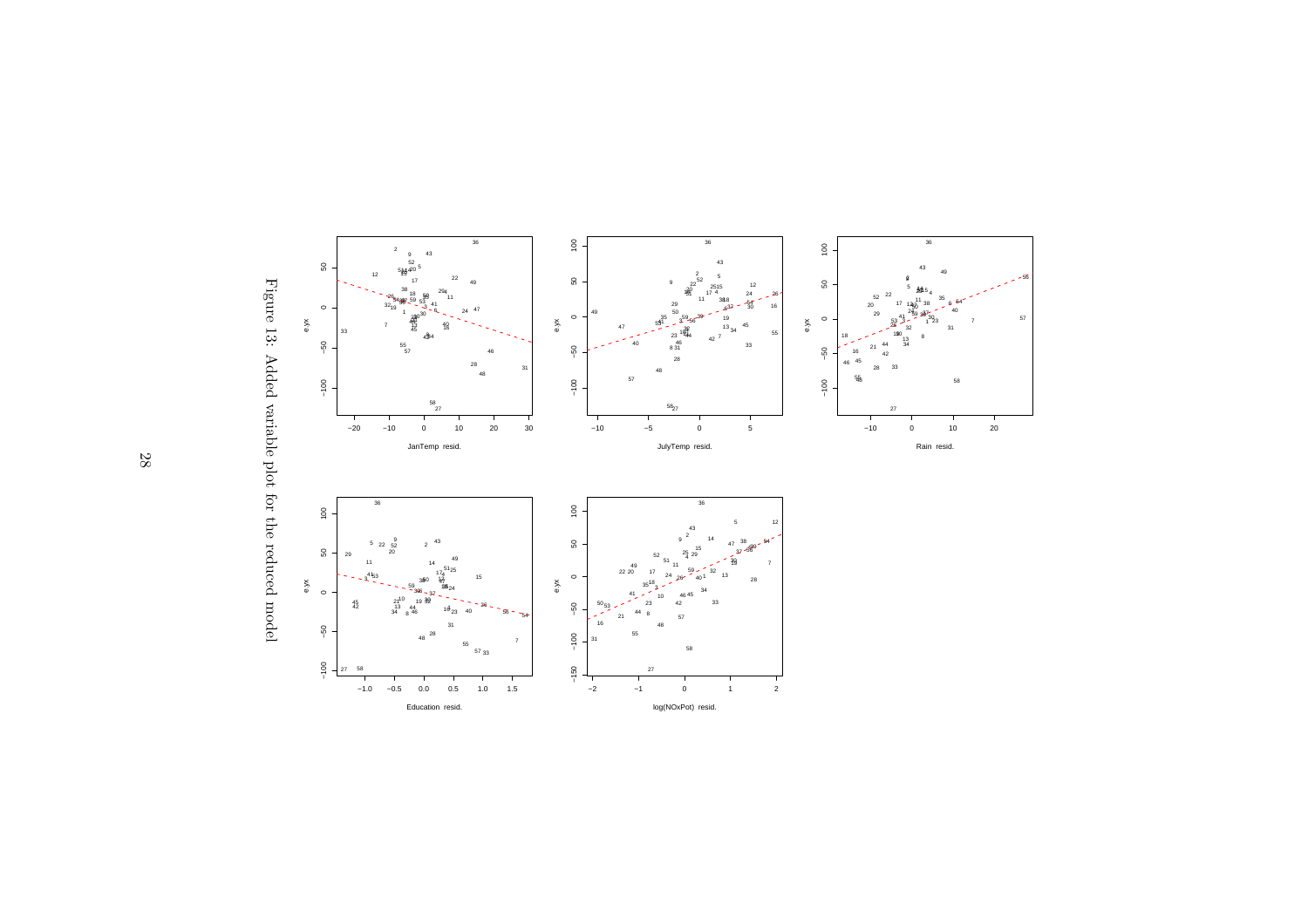

Figure 14: Normal probability plot for the final model



Figure 15: Scatter plot of the standardized residuals vs. the fitted values (final model)